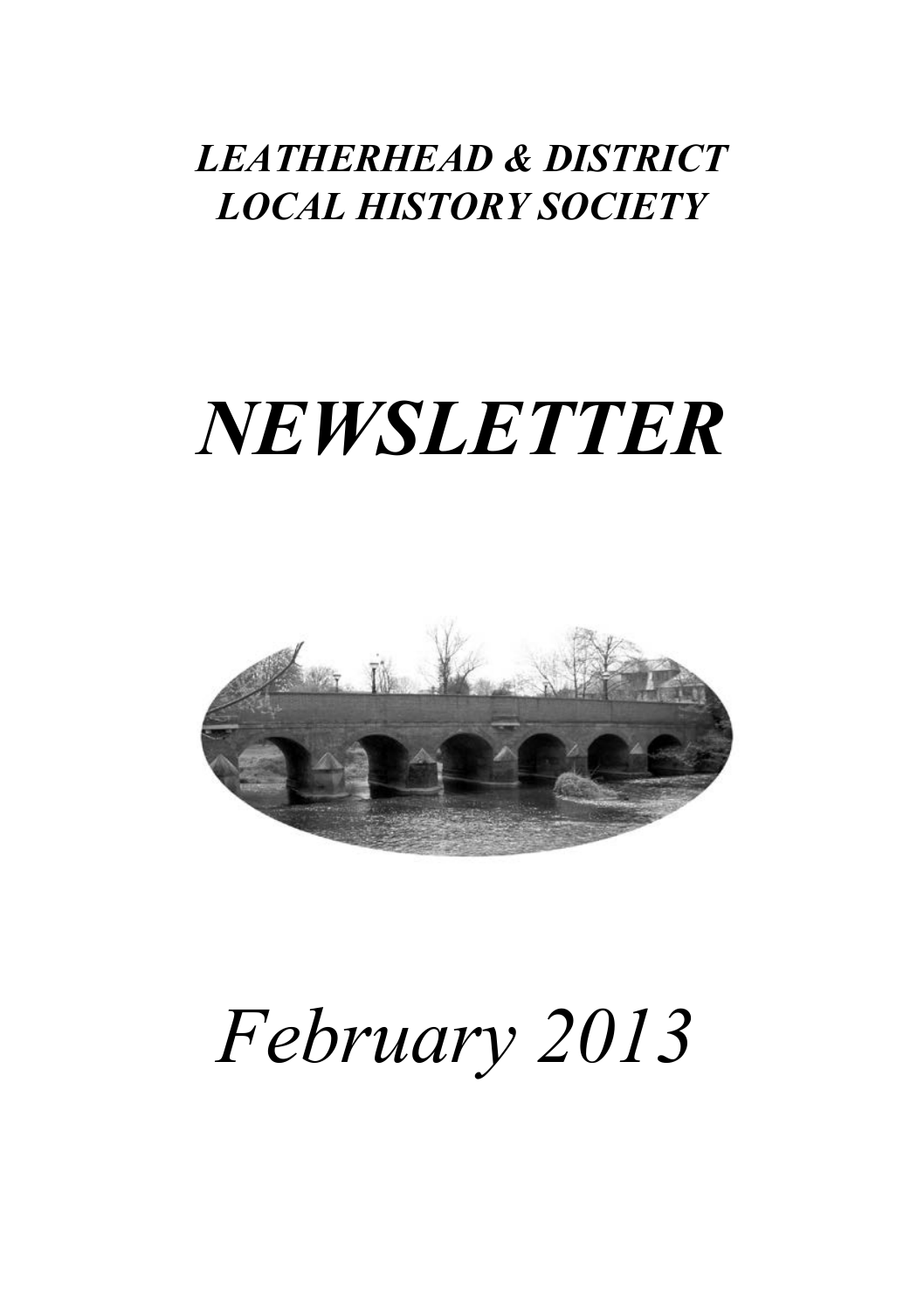### *LEATHERHEAD AND DISTRICT LOCAL HISTORY SOCIETY*

Registered Charity No. 802409 Hampton Cottage, 64 Church Street, Leatherhead, KT22 8DP Telephone 01372 386348 Email: staff@lheadmuseum.plus.com.

Monthly Meetings: Every third Friday of the month at the Letherhead Institute between September and May at 7.30pm for 8.00pm

MUSEUM (Hampton Cottage): open Thursdays and Fridays 1.00pm to 4.00pm and Saturdays 10.00am to 4.00pm

L&DLHS WEBSITE: www.leatherheadlocalhistory.org.uk

2011 Membership Subscriptions

| Ordinary£18.00                | Associate£6.00 | Junior (under 18)£1.00          |  |
|-------------------------------|----------------|---------------------------------|--|
| OFFICERS OF THE SOCIETY       |                |                                 |  |
| President:                    |                |                                 |  |
| Gordon Knowles                | 01372 458396   | knowles.g@btinternet.com        |  |
| Vice President:               |                |                                 |  |
| Peter Tarplee                 | 01372 452301   | ptarplee@ymail.com              |  |
| Chairman:                     |                |                                 |  |
| David Hartley                 | 0208 393 3922  | Hartley1949@msn.com             |  |
|                               |                | 07947 471165                    |  |
| Secretary:                    |                |                                 |  |
| Barry King                    | 01372 459550   | bargilking@btinternet.com       |  |
| Treasurer:                    |                |                                 |  |
| David Lokkerbol               | 01372 375756   | david.lokkerbol@gmail.com       |  |
| <b>Archaeology Secretary:</b> |                |                                 |  |
| David Hartley                 | (as above)     |                                 |  |
| Proceedings Editor:           |                |                                 |  |
| Barry Cox                     | 01372 273167   | barry_cox@btopenworld.com       |  |
| <b>Museum Manager</b>         |                |                                 |  |
| Alan Pooley                   | 01372 374093   | Alan-maryon@tecres.net          |  |
| Museum Curator                |                |                                 |  |
| Loraine Spindler              | 01737 813963   | lorrainesplindler@hotmail.co.uk |  |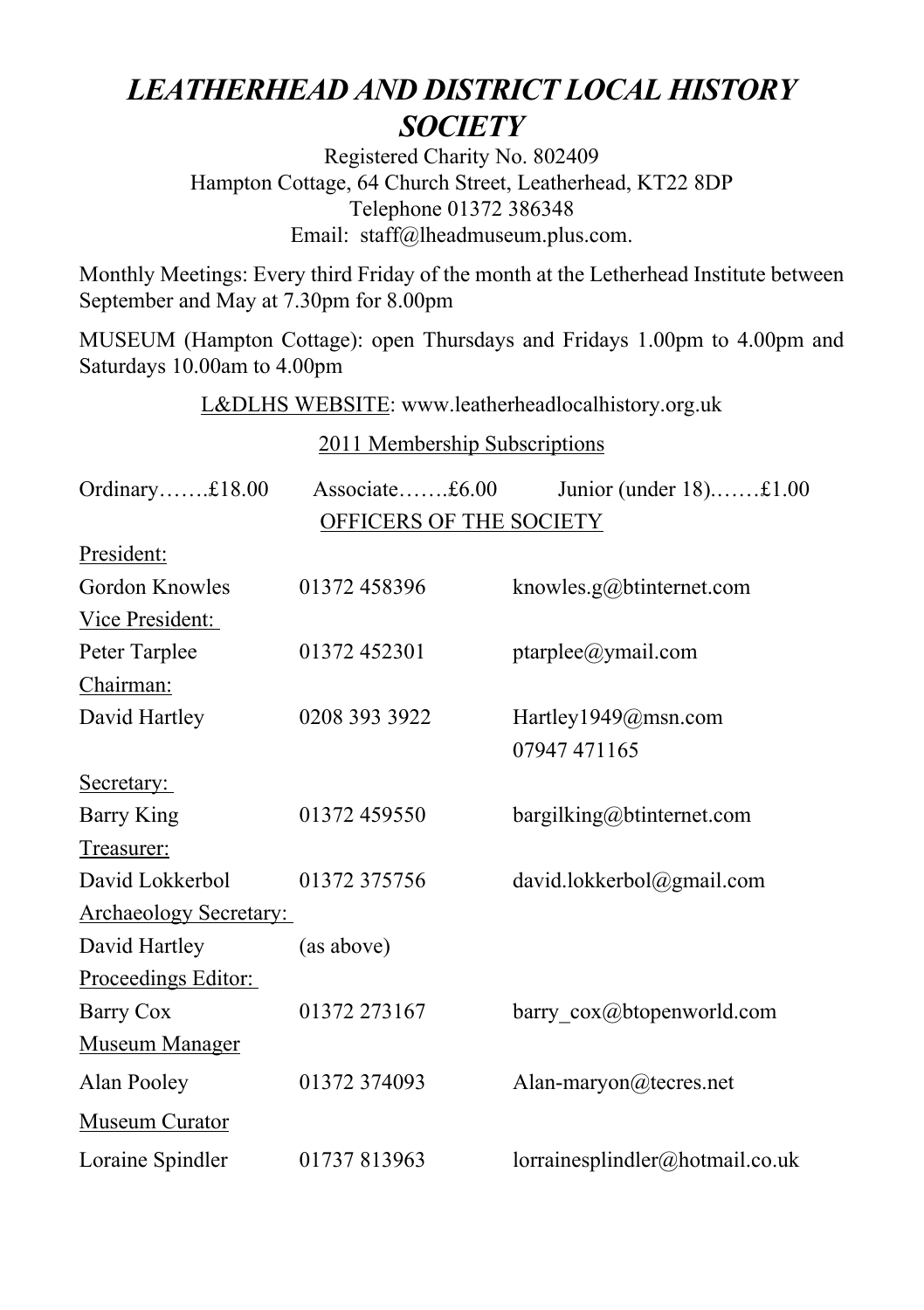### *Editorial*

Another year has passed and we are now well into 2013. It does not seem so long ago that in the computing industry the '19' of the century was not stored as there was so little memory available - the year 2000 was far in the future. In those days a good size memory was 16 thousand bytes not the multigigabytes (thousands of millions) of today. Were they the good old days?

What was memorable about 1913, a hundred years ago? Epsom produced one of the major incidents. It was Derby Day in June 1913 - the usual exciting race with massive crowds. The

horses rounded Tattenham Corner and suddenly after the leaders had passed a woman scrambled under the rails shouting 'Votes for Women' and tried to grab the reins of the King's horse, Amner. She was thrown into the air by the great impact, the horse fell and the jockey was thrown to the ground. The injuries to the woman, Emily Davidson were horrific and she died shortly after in a London hospital.

It was just one incident in the fight for women's rights that began in the 19th century campaigning for rights for such things as divorce, education, jobs such as being a doctor and the right to vote. The Suffragettes movement led by Emily Pankhurst was formed in 1903. It was not until 1928 that they gained the right to vote. Even today equality in the church is still being sought.

*Next Edition Deadline - 6th April*

Now we look to see what 2013 will bring forth.

*Martin Warwick* 

| <b>Index to Articles</b>     |    |                                    |    |  |
|------------------------------|----|------------------------------------|----|--|
| Archaeology                  | 3  | Meredith Worsfold                  | 28 |  |
| <b>Brooklands White Bird</b> |    | Missing Talk - December Meeting 24 |    |  |
| Chairman                     | 2  | November Lecture                   | 10 |  |
| December Meeting             | 23 | October Lecture                    | 6  |  |
| Editorial                    |    | Proceedings                        | 11 |  |
| Frank Benger Award           | 26 | <b>Profile Publications</b>        | 31 |  |
| Friends of Museum            | 27 | Seawell Family                     | 17 |  |
| Friends of Museum Visit      | 32 | <b>SHBT Trustee Press Release</b>  | 29 |  |
| Hennegan Memories            | 12 | Symposium                          | 30 |  |
| Lecture Programme            | 32 | Vacancy for Publicity              | 16 |  |
| Membership Secretary Job     | 23 |                                    |    |  |

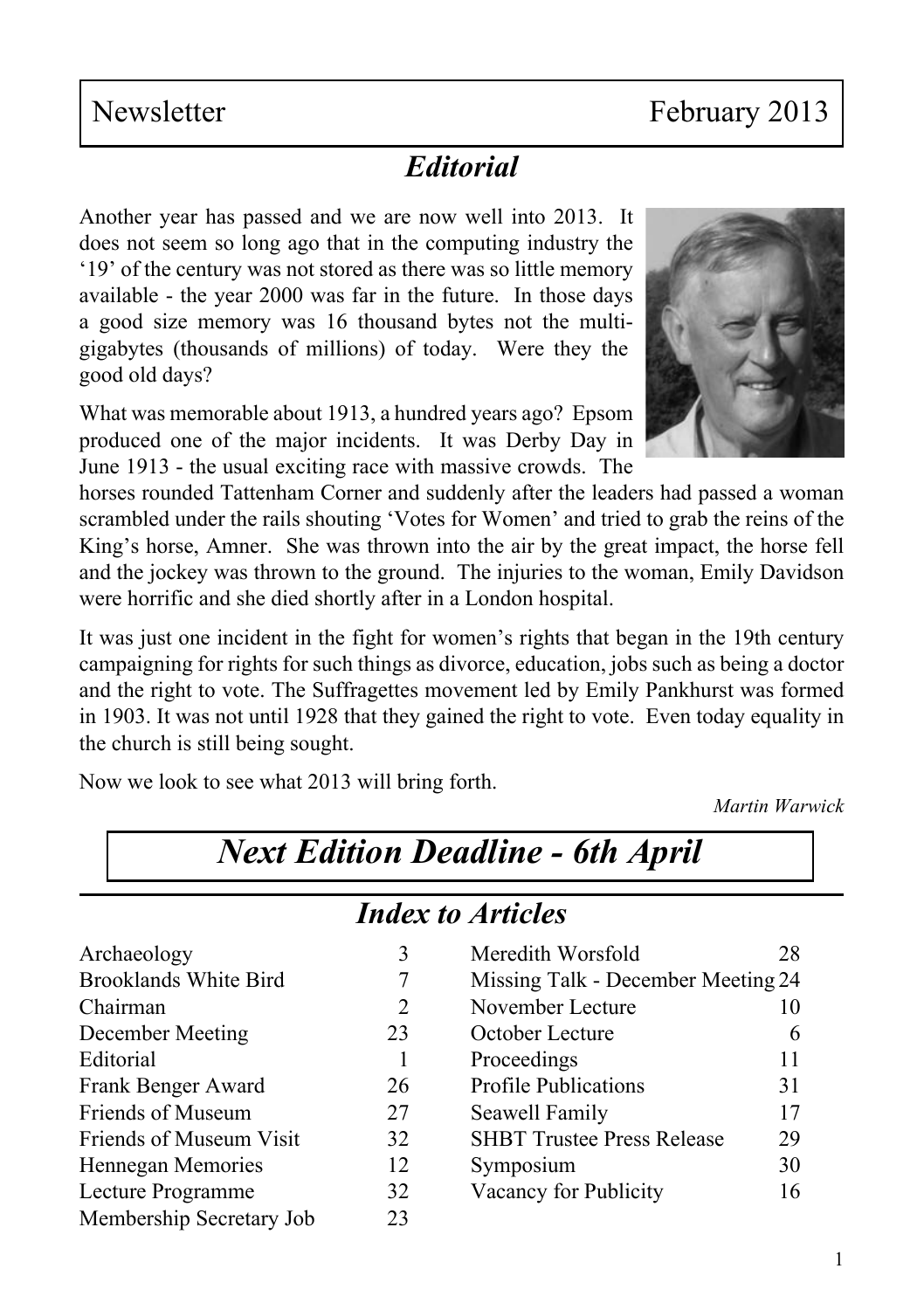### *Chairman's Report*

Welcome to our first Newsletter of 2013. Like you perhaps I am hoping that this year will be more prosperous and successful that 2012, however like most things our lives are not so predictable. What matters most and is important to me at least is having reasonable good health and friendship.

My reason for touching on this sensitive subject is that in recent weeks I have learnt of a number of members who have had an accident or had a fall or who are waiting on the outcome of some diagnosis or important operation. I would like to take this opportunity to wish them better health and a successful outcome and for a good recovery to better health in 2013.



#### **Notice of AGM**

The executive committee have agreed to bring the date of the AGM forward to Friday 15th March 2013 instead of the usual date in April. The reason is that we can then report the proceedings in our May Newsletter instead of the August. You should find the Notice and Agenda together with the minutes of the last AGM and the nomination papers of new members and those committee members standing for re-election enclosed with this Newsletter. If for any reason you do not have a copy of these papers please contact me ASAP by phone or email, my details are on the inside front cover.

On the question of nominations and election of new members and the re-election of the existing committee members, we have a number of our existing committee who will be standing down at this AGM, namely David Wall our Membership Secretary, previously referred to in our November Newsletter, more recently Goff Powell our Sales Secretary who has done such valued work over many years in the promotion and sales of the History Society's publications and his contribution books written by Brian Hennegan on North Leatherhead as well as the many articles on local history published in the newsletter and elsewhere .

I also have to report that for personal reasons both our Hon secretary and our Publicity Officer will not be standing for election to your executive committee.

It would be very good to see some new faces on our executive committee - So Why Not Volunteer Your Committee Needs You.

#### **New President of the History Society**

Gordon Knowles our President has held this office for a number of years since his predecessor Linda Heath retired from this office. Gordon had indicated for some time his desire to stand down but agreed to stay on until the AGM in March. Gordon has been a committed member and an active office holder within our History Society and was also previously Chairman the Museum's Charity for the maintenance of the museums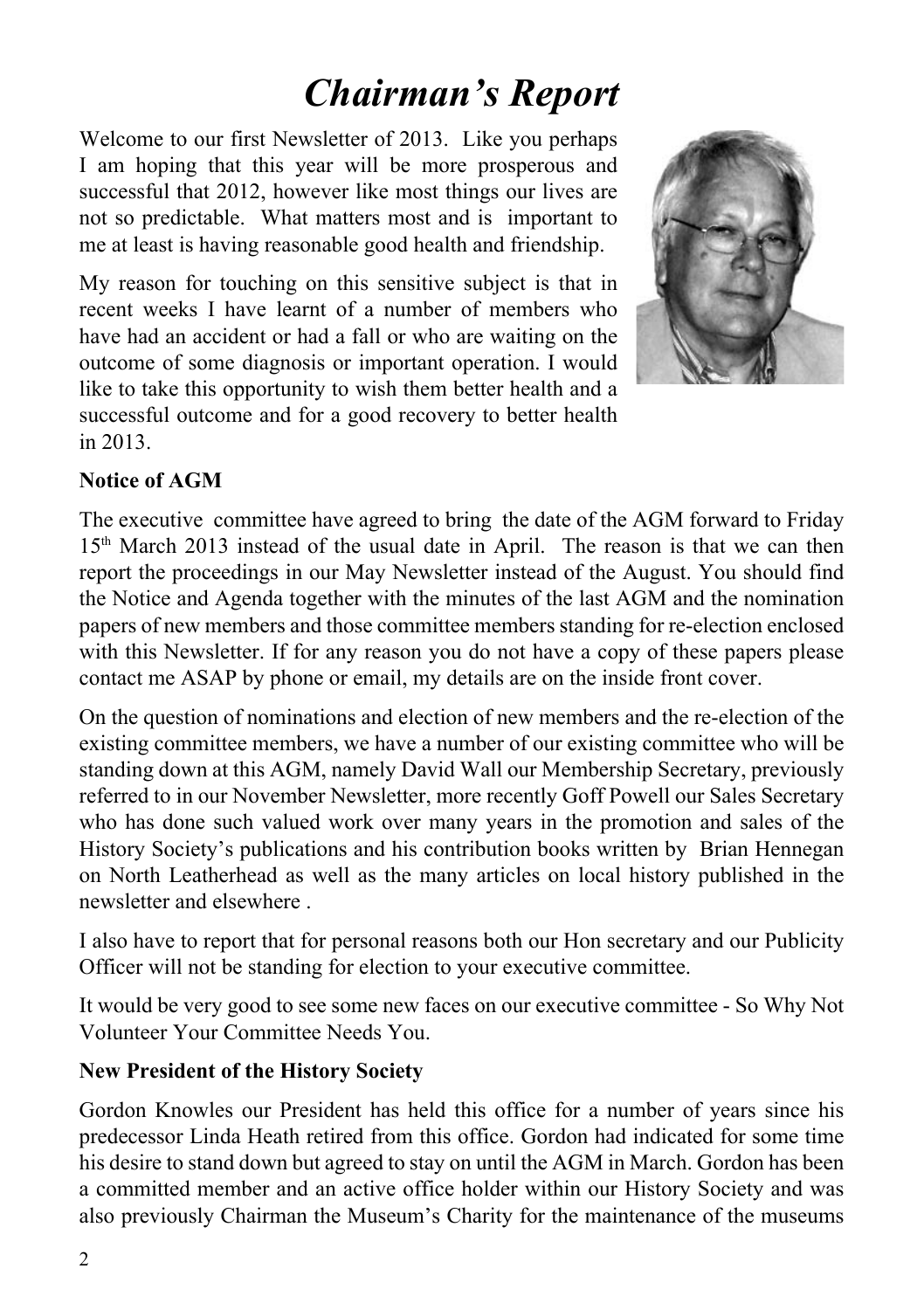building fabric. He was instrumental in facilitating the smooth merger of this charity with the History Society.

Alan Pooley our Museum Manager was nominated and unanimously approved by your executive committee as the new President and has graciously accepted to take up this office at the AGM in a short handover of the office and a presentation to the outgoing President.

*David Hartley*

### *Archaeology & Local History Report*

The Surrey Archaeological Society's Annual Symposium on Saturday 9th February will have come and gone by the time you receive this Newsletter in anticipation of everything going according to plan we hope to have produced an appropriate display for this symposium. Our display this year will be focused on the work of the Surrey County Archaeological Unit (SCAU) who have carried out a number of excavations in Fetcham and Leatherhead in the last few years. Pertinent to our display will be their excavation and report on the Anglo Saxon cemetery site on Hawks Hill excavated by them in 2009 for Shanley Homes who have recently completed a housing development on the site.

On the 9th January I am due to collect from the British Museum grave goods, artefacts recovered from this excavation and donated to the Leatherhead Museum by Linden Homes. We hope these artefacts will form the centrepiece of our display at the museum along with the display boards prepared in conjunction with and co-operation of (SCAU) and re- used from the symposium for the museum. The Leatherhead museum re-opens to the public on the 4th April.

I would like to take this opportunity on behalf of the Leatherhead & District Local History to thank the directors of Shanley Homes Ltd Leatherhead for their generous donation of the artefacts from Saxon cemetery at New Tree Furlong Hawks Hill.

I would also like to thank Rob Poulton of SCAU and the British Museum for facilitating and assisting us in acquiring the artefacts for our local Museum.

There is to be forthcoming Monograph on this site to be published by SPOILHEAP PUBLICATIONS, a joint venture of Archaeology South-East (part of University College, London) and Surrey County Archaeological Unit (part of Surrey County Council) as Occasional Paper 3 'A Saxon Cemetary at New Tree Furlong, Hawk's Hill, Fetcham, Surrey **b**y Tom Munnery with contributions by John Hines, Phil Jones, Nick Marples, Rob Poulton, Lucy Sibun and Jacqui Watson.

#### **Forthcoming events:**

On Saturday 16th March 2013. The Medieval Studies Forum of the Surrey Archaeological Society have organised a study day at the Surrey History Centre, Woking on the theme 'England: Before and after the Conquest'.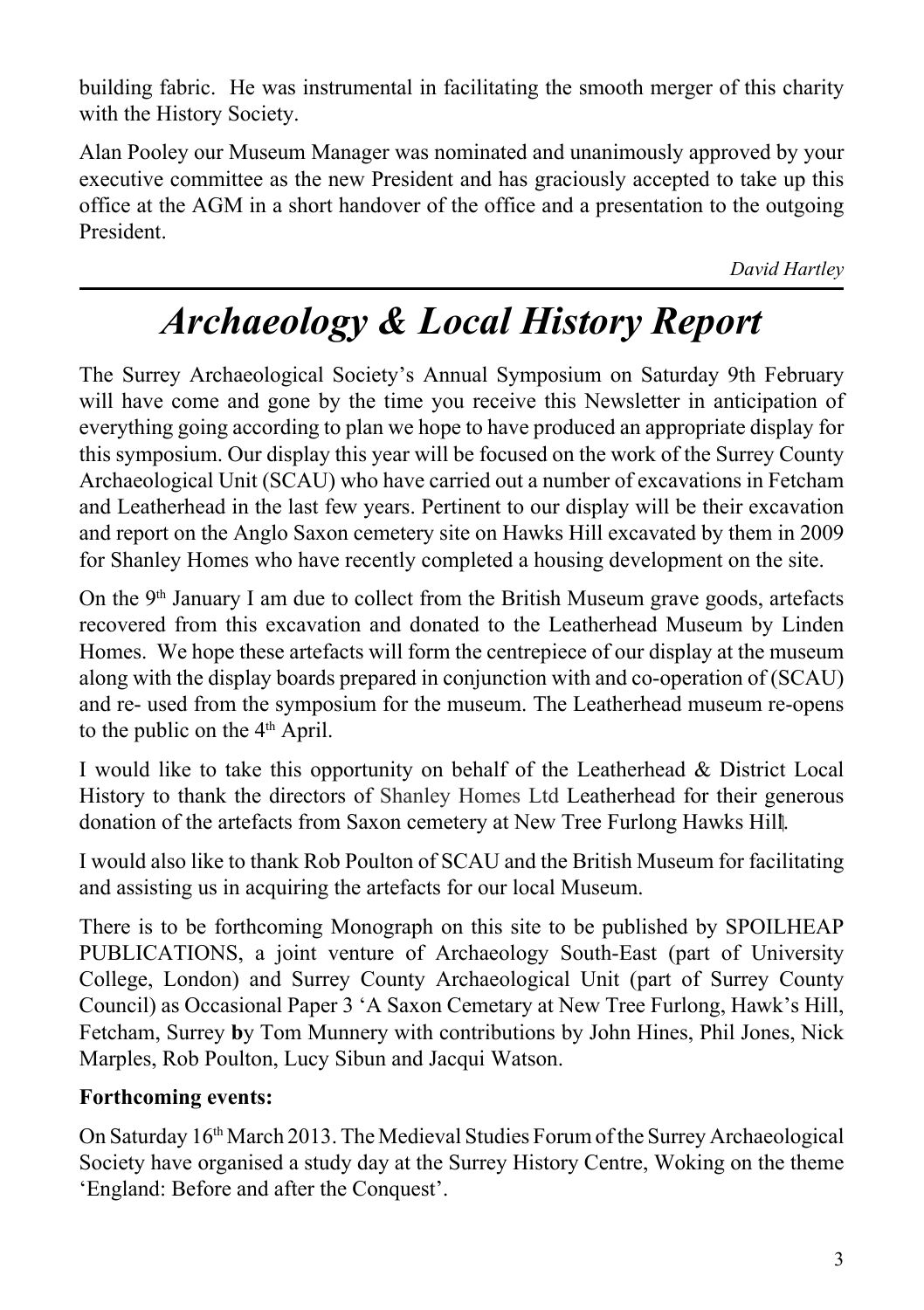#### **The Subjects and Speakers on the day;**

'Landscapes of Governance: some moot points': Dr Stuart Brookes, University College London.

'Profiling the doomed elite of 1066': Dr Chris Lewis, Kings College London and Institute of Historical Research

'Finds from the foreshore: Anglo-Saxon and medieval evidence recorded during inter-tidal survey': Nathalie Cohen, Institute of Archaeology

'The Burghal defences of Southwark': Graham Dawson

'St Martha's Church': Rob Briggs

Review of the 2006 Surrey Research Framework for the Pre-Conquest periods led by Richard Savage

Tickets will not be issued for this event. You are however requested to register with the Meetings Secretary, Brian Creese - e-mail bjc@briancreese.co.uk or call 07860 104012. The charge for the day, which is £10 and includes tea and coffee, will be collected on the door.

**On Saturday 11 May 2013 from 9.30 – 16.00**. A conference has been organised by Medieval Studies Forum of Surrey Archaeological Society in conjunction with the regional body of the Medieval Pottery Research Group at the Surrey History Centre, 130 Goldsworth Road, Woking, GU21 6ND.

The theme of this conference 'Medieval Pottery and the Transition to Post Medieval production. The charge for this Conference is £8.00 for an advance booking or  $£10.00$ payable on the day at the door, to obtain your ticket please send the application form below together with a cheque payable to Surrey Archaeological Society together with a stamped self-addressed envelope to The Treasurer, Medieval Studies Forum at 22 Fairlawn Park, Woking, GU21 4HT.

#### **Eighth season of excavation on Ashtead Common**

I have received an email for Alan Hall Hon Sec for the Roman Studies Group calling for volunteers for the eighth season of excavation on Ashtead Common villa and tile works site.

The working days will be grouped in three sets of 5 days from Wednesday to Sunday during the following weeks:

Wednesday to Sunday 21 to 25 August,

Wednesday to Sunday 28 August to 1 September and

Wednesday to Sunday 4 to 8 September

The 9th and  $10<sup>th</sup>$  September is likely to be needed for tidying up, etc.

The site is 15-20 minutes' walk from the nearest car park and railway station. The excavation areas will be cleared of undergrowth but the Common is a Lyme disease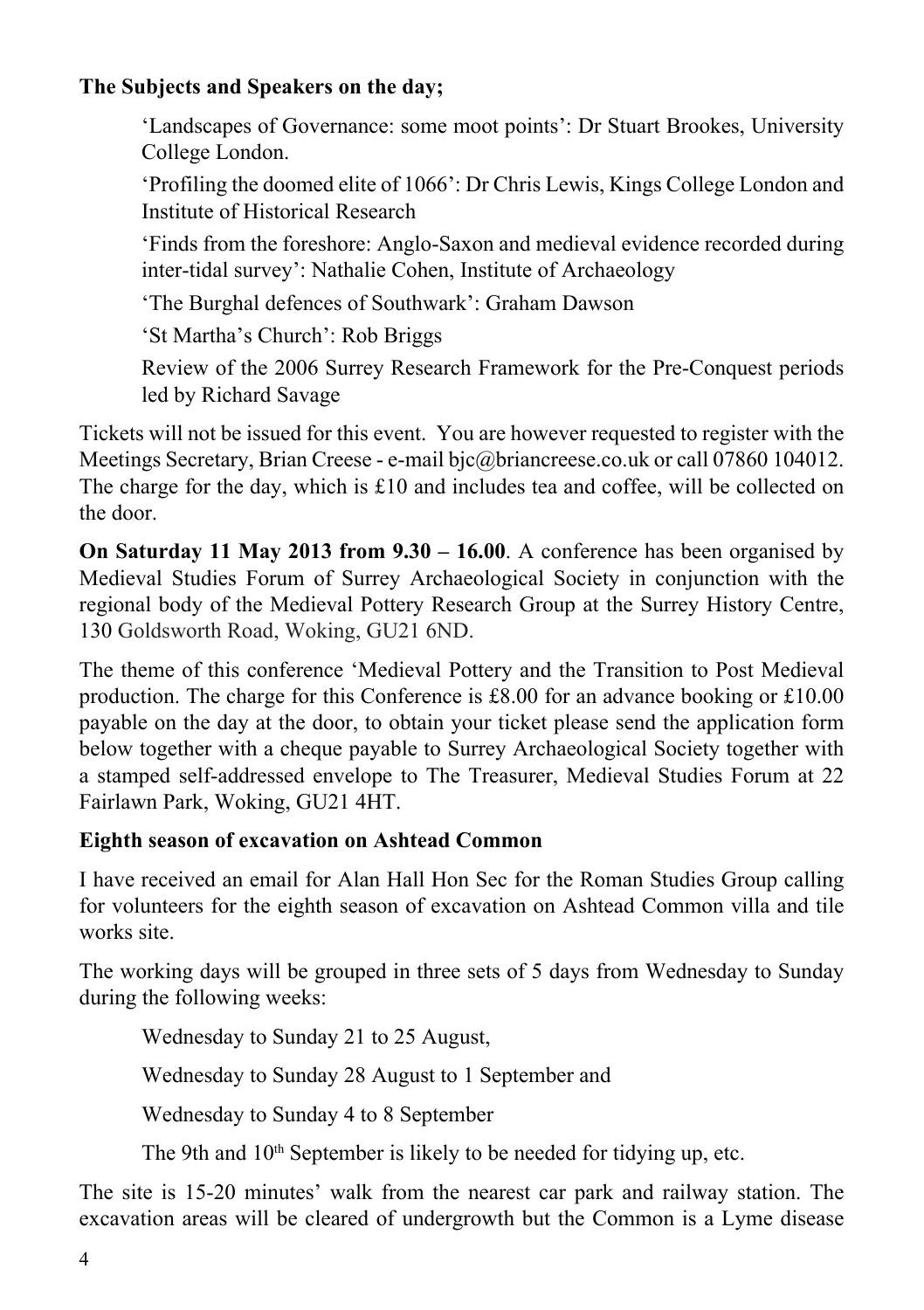risk area.

2012 developed our knowledge of the buildings west of the 'villa' and this work is to continue in 2013. More work is planned around the tile kiln and we are hoping that a narrow trench across parts of rooms 8 and 9 in the center of the 'villa' will link together our work along the south of the building.

No charge will be made for members of Surrey Archaeological Society. Non-Members of Surrey Archaeological Society will be asked to pay a non-returnable contribution towards the cost of organizing the dig of £25 per 5 day week, or part thereof, to be paid before 17<sup>th</sup> July 2013. When your application for the dig has been accepted, your cheque should be made payable to Surrey Archaeological Society, marked on the back only 'Ashtead 2013' and sent to 29, Colcokes Road, Banstead, Surrey SM7 2EJ.

For inexperienced newcomers preference will be given to those who can attend for at least five days. If you are interested in taking part in the excavation and have not already been in touch, please contact Irene Goring on irene@greenhayes.plus.com or 01737 362025 giving contact details and availability. Newcomers need to give an indication of their excavation skills.

Additionally, in spring we will be surveying as large an area as possible: fieldwork, contour survey, geophysics and if appropriate some test pitting are likely to be carried out. Anyone interested in helping should contact Alan Hall on alanr.hall@sky.com or 07807 534701.

I am pleased to learn that a new Local History group has been formed to represent the parish of Mickleham & Westhumble to be known as 'Mickleham & Westhumble Local History Group'.

The following edited information was supplied to me by Sue Tatham, Hon Secretary.

We are always interested in encouraging and fostering good relations with new and existing local history groups - There were 34 people present at a recent meeting on 27<sup>th</sup> November to launch the Mickleham and Westhumble Local History Group. The Archive Librarian, Judy Kinloch, explained that a considerable amount of historic material has already been collected, but there is an urgent need to organise it so that it is accessible to the public.

It was agreed that the group would hold quarterly meetings with speakers or events such as visits or walks. In addition, small groups will take on the various tasks associated with cataloguing the archive as well as collecting new material for it. Those present were invited to suggest projects and indicate what they would like to contribute. The annual subscription is £10 per household. If you would like to join the group or require further information please contact our Membership Secretary, Margaret Lloyd, on 01306 741949 or email [mclloyd2000@hotmail.](mailto:mclloyd2000@hotmail.com) [com](mailto:mclloyd2000@hotmail.com)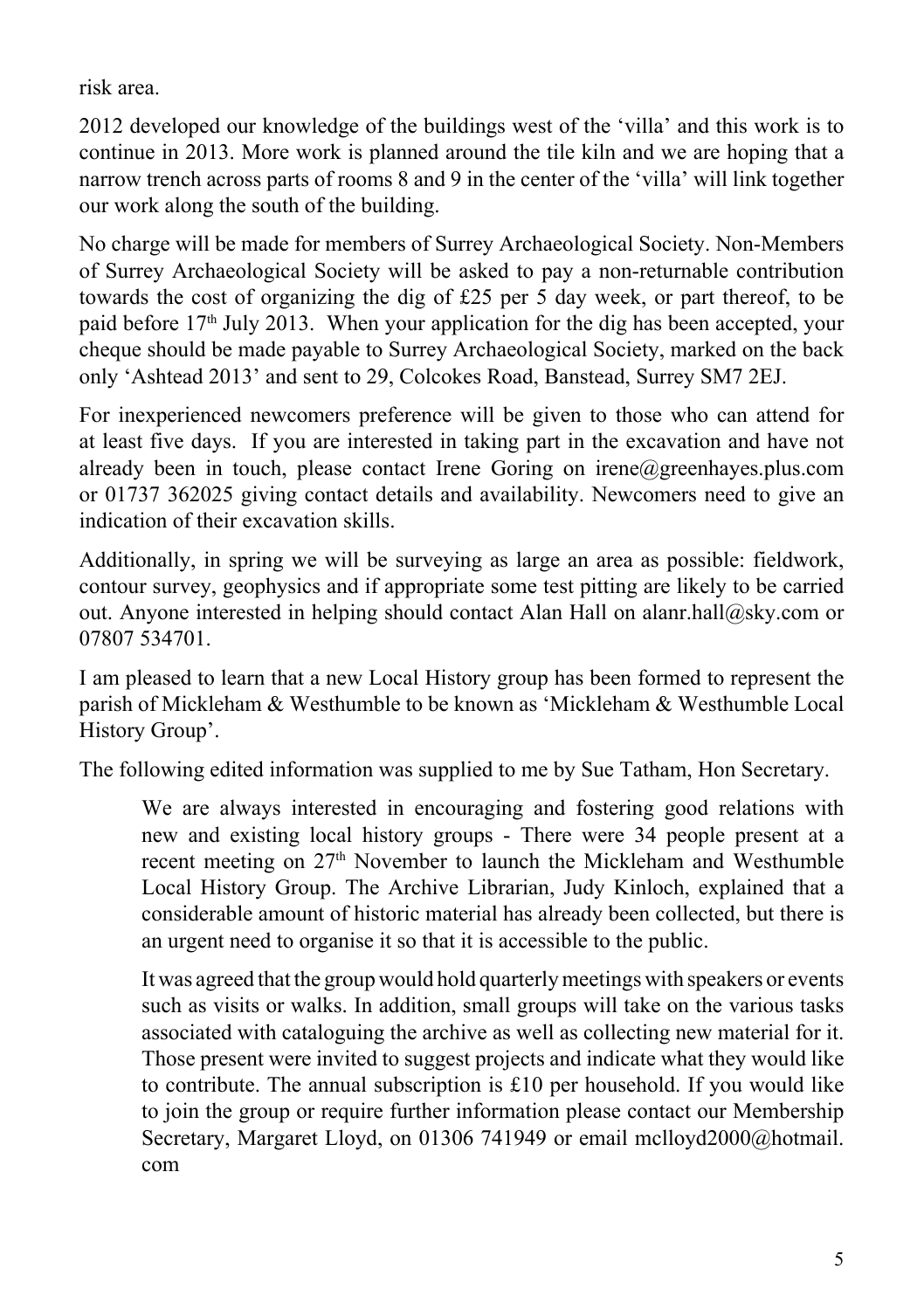### *Painting on Sculpture in the Middle Ages*

The October lecture by Ann Brodrick formed part of the Mole Valley Arts Alive Festival. Ann was previously Senior Conservator for the Victoria and Albert and British Museums, having worked on sculpture collections for 35 years.

As an example she used the Great Screen at Winchester Cathedral created in 1476 and dismantled a few years later, parts of which can still be seen in the Triforium. The paints were applied in layers and confined to specific areas such as flesh, mantle or robe. Minute fragments of paint were examined under the microscope with magnifications to a maximum of 1000 times. Cross sections showed the paints used, the first layer being a sealant if the surface was porous. The paints consisted of a medium which included animal/fish glue and egg and the pigments added from animal, insect and plant extracts. Lapis Lazuli, a beautiful brilliant blue stone from Afghanistan, was ground into



a paste, the colour suffusing into an alkaline solution and the impurities retained in a resin, gum Arabic and wax mixture, the process dating back to 1309. Gold and silver leaf were applied with great precision using water or oil gilding techniques.

Ann showed examples of painting on wood sculptures with their exquisite detail . A life size oak carving of St. Paul in the Gausdal Stave Kirke in Norway dated c1250 and the Virgin and Child in the Heddal Stave Kirke were shown, together with a painted limestone canopy with similar decorative features in Ely Cathedral.

The alabaster effigy of Sir Richard Herbert of Ewyas in Abergavenny Church (d.1510) was used to represent the secular power of sculpture. Alabaster is a soft pale grey translucent stone of calcium sulphate. The use of lead leaf applied to the carved areas representing plate armour is a very rare survival of this technique. Other notable features are the guilded chain mail and the small figure of the Bedesman hidden beneath the feet of the effigy, praying for the souls of the departed. Subsidence and the ingress of water with the resultant structural damage sometimes necessitates the dismantling and rebuilding of monuments.

Rare and sumptuous silks and velvets were used to define social status and this is demonstrated in the painted limestone effigy of Joan Nevill (d. 1462) in the Fitzalan Chapel of Arundel Castle. The paints imitated the richness of the cloths imported from Italy using a gilded red glazed wax appliqué applied to the surface of the robe on the effigy.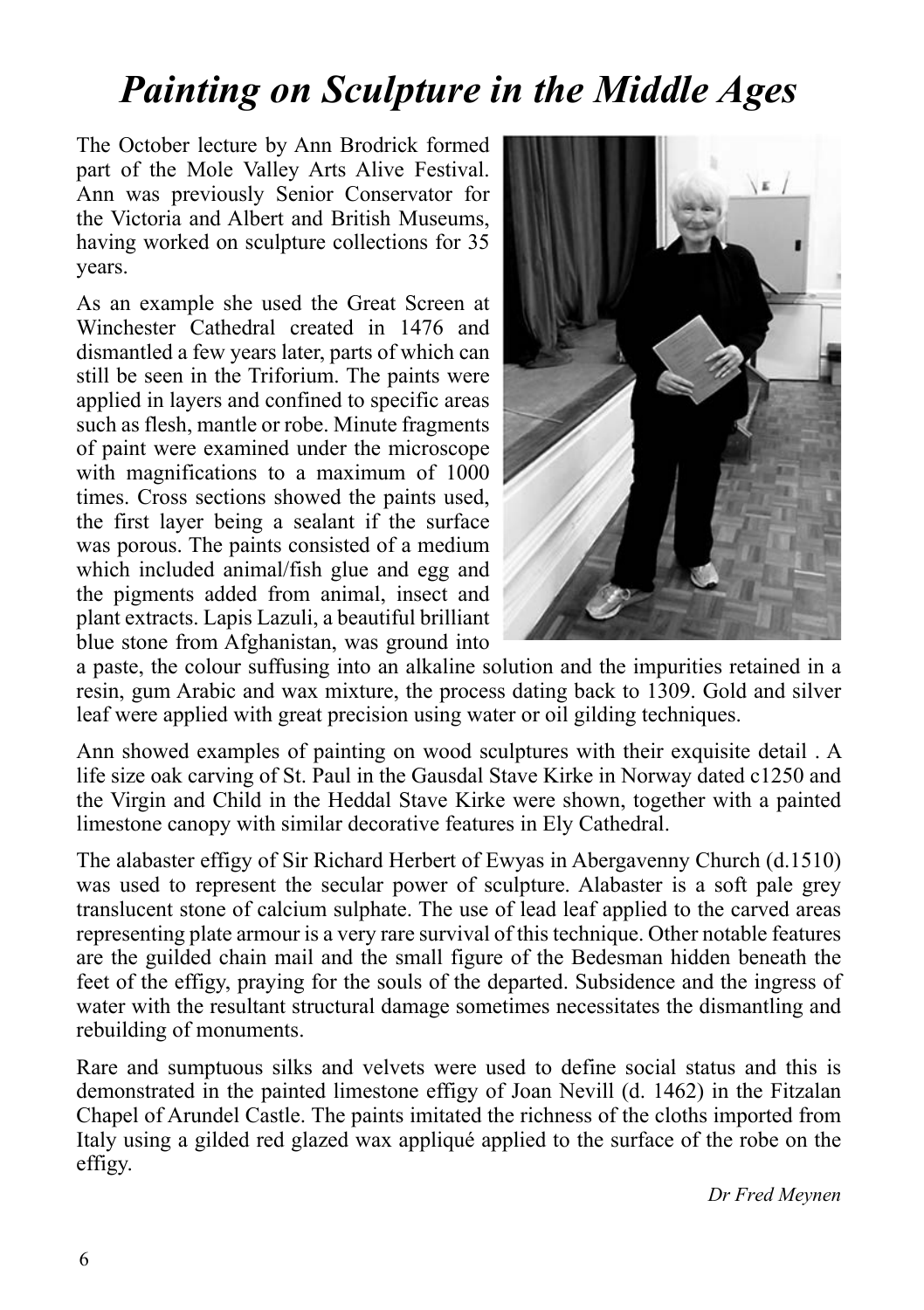### *The Great White Bird at Brooklands – the first flight that never was!*



Brooklands can claim to be the cradle, if not the birthplace, of flying in Britain; the honour of making the first flight in this country goes to the American Samuel Franklin Cody at Laffans Plain, Farnborough on  $16<sup>th</sup>$  October 1908. But an earlier attempt at Brooklands unfortunately never achieved anything. The first successful controlled flight had been made by Orville Wright at Kittyhawk in the United States in December 1903.This is the story of M. Bellamy, a French 'aviator', who appeared out of the blue at Weybridge in late 1906 or early 1907 (reports differ as to the date) with the pieces of a strange dismantled machine strapped to the roof of his hansom cab. The biplane, built chiefly from bamboo and fitted with a 35 hp Panhard pusher engine, was reassembled at Brooklands by Bellamy. He claimed that his machine, resembling a large bird, had already successfully flown 500 metres at Modane in France. The machine had been subsequently shown at an exhibition in Milan, Italy and was reported at the time in the *Auto* and some years later in *Flight.* But as described there it seemed to be a different machine to the one Bellamy brought to Brooklands.

Bellamy was a large man with black hair and thick black beard, and apparently wore a fur coat all year round. He was a forceful character and greeted acquaintances by embracing them in a bear hug. He wanted to be the first man to fly in Britain, taking up the challenge issued by the Brooklands Automobile Racing Club, with a prize of £2,500 for the first aviator to fly a complete circuit of the new motor racing track before the end of 1907. Cynics at the time said that the club knew that their money was safe as there was no way their offer, if taken up, could be achieved. But it was good publicity.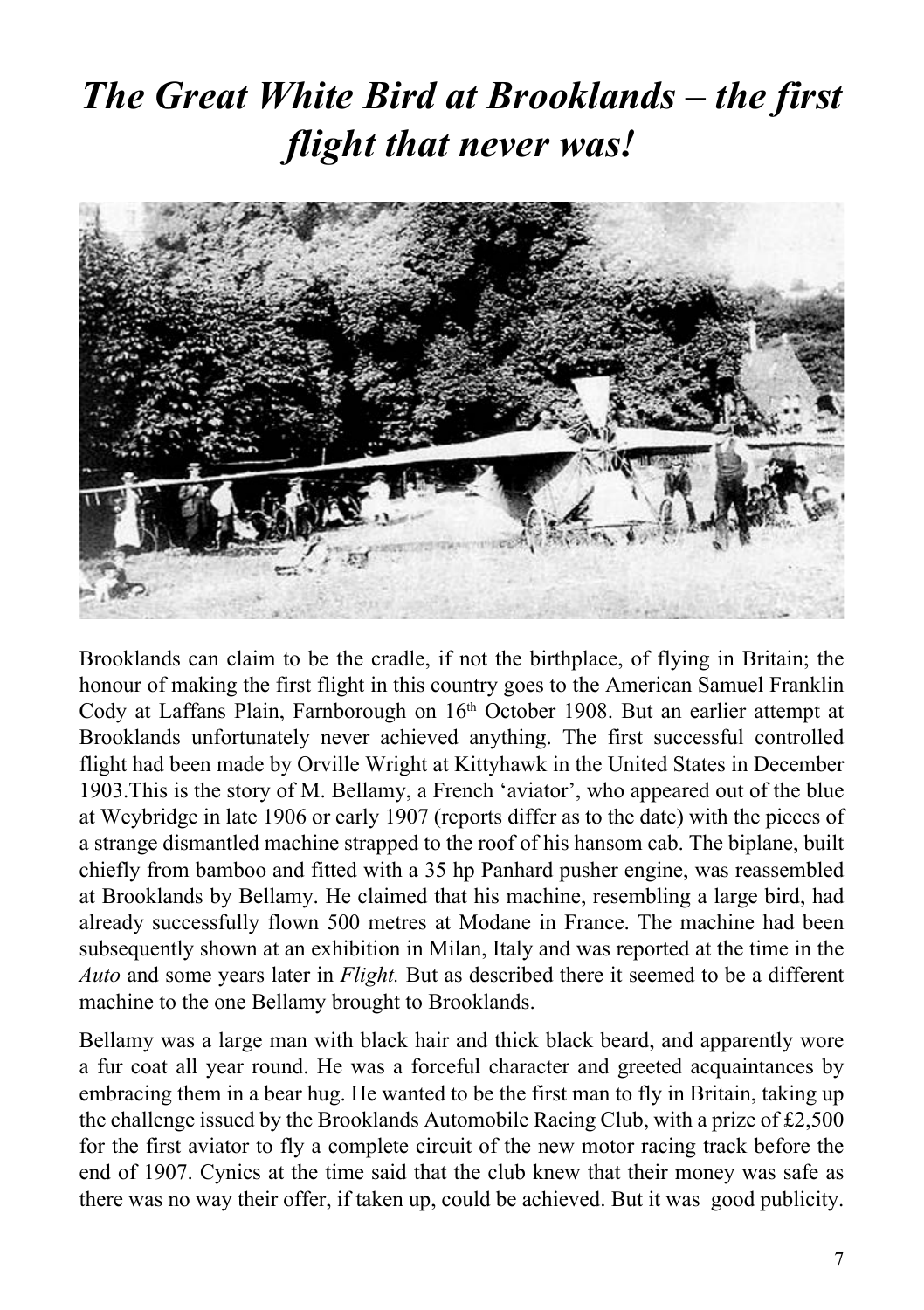Bellamy pitched his tent at Brooklands and persuaded Hugh Fortescue Locke-King, the owner of the newly built race track on land adjoining his house, to lend him £100 for his expenses and to prepare a flat stretch of ground alongside the L&SWR line as a runway. Bellamy first fitted punts (floats) to his machine and taxied it on a lake in the grounds of Brooklands House. The machine was described by a correspondent to the *Daily Mail* thus: "The aero-catamaran consists of two attenuated punts on which are fixed the wheels and frame of a motor car. Above this, again, is a 50 hp motor driving a propeller about five feet in diameter. (*Other accounts quote the engine as producing 35 hp. GK).*  It is a weird top-heavy structure, but M. Bellamy expressed his confidence yesterday that it would work. The steering apparatus was the crudest imaginable, practically two untrimmed branches of fir tree, with a short plank nailed across. There was a six-inch plank nailed across the two punts to stand on, and M. Bellamy managed the motor from a kind of wooden trellis-work immediately in front."

The catamaran moved slowly across the lake before the engine spluttered, the punts hit an underwater obstruction and the machine sank. Bellamy then rebuilt his machine, fitted with wheels, and made several attempts to guide his 'big white bird' into the air. An article in the *Daily Mail* in March 1907 described the machine thus:

"It resembles a great white bird, the engine, fixed in a light wooden frame, may be regarded as the body of the bird. On each side is a cage- like structure formed of bamboo rods, the top being covered with white calico. Attached to the engine at the back is a tail of bamboo and calico, ten yards long and four yards wide. The attachment is effected by the means of hinges which will permit the tail to rise and fall as the machine moves through the air. In front the head of the bird is represented by a contrivance of bamboo and canvas not unlike the feathers of an arrow, its size being proportionate to the other

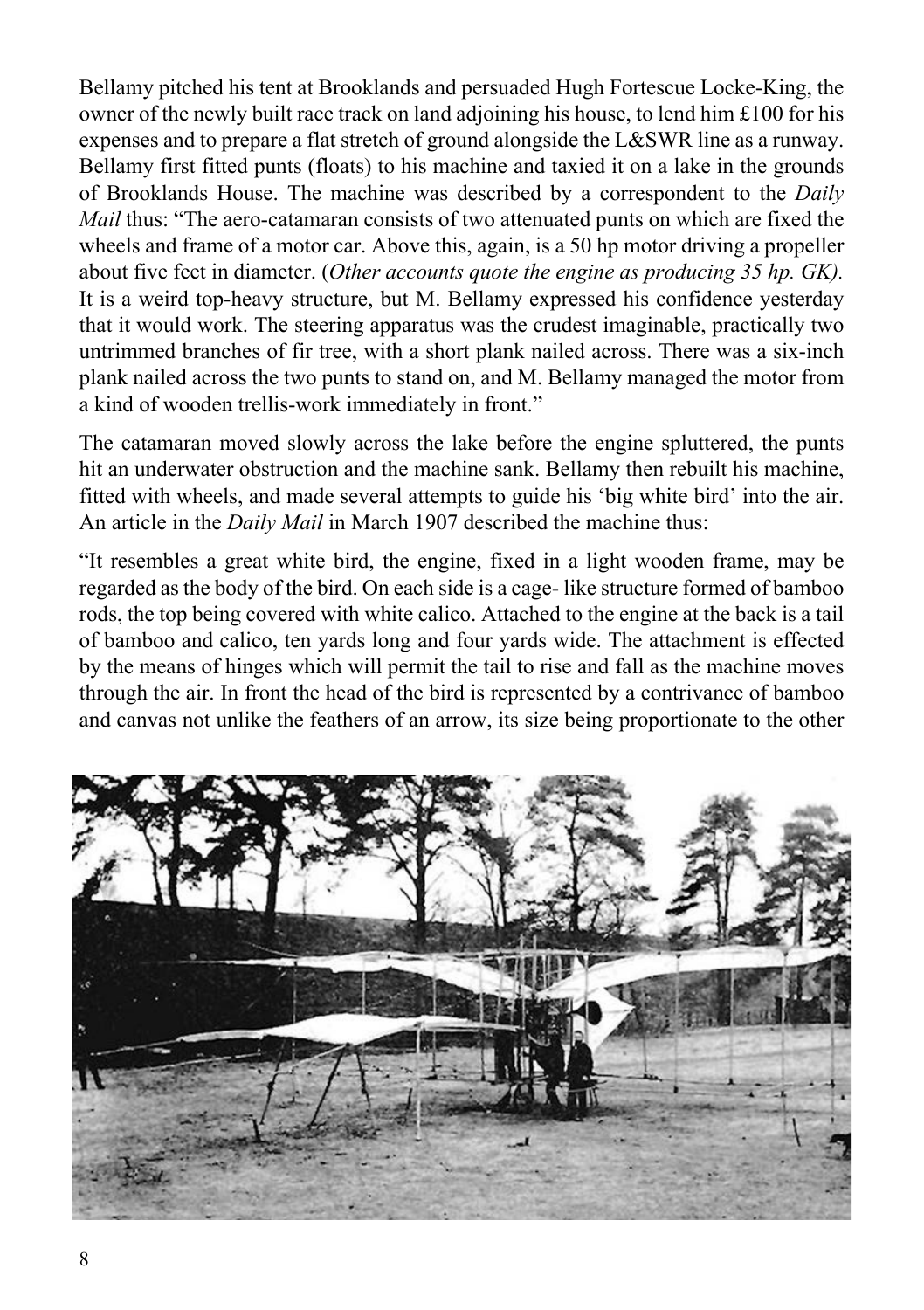parts of the machine. This is fixed to the engine frame by a swivel, and may be raised or lowered, or turned to the right or left at will, and is the means by which M. Bellamy hopes to guide the aeroplane in its flight."

One source suggests that the catamaran experiment came after the attempt to fly the land machine, but I prefer the version in the official Brooklands Centenary History that the water-borne experiment preceded the attempt to fly from the land. But the 'great white bird' never took off from either water or land. Bellamy explained that the air at Brooklands was not like the air in France and did not suit his machine. It stayed firmly on the ground, disappointing the many spectators who had gathered to watch. These included a number who had lent him money and others with whom he had run up large bills at local hotels and inns. When pressed to pay his bills, Bellamy always replied, "no speak English". He then disappeared as mysteriously as he had arrived, resurfacing again shortly afterwards at Richmond.

(It is interesting in 2012 to note that recorded details of how events of just over 100 year's ago can vary: the hp of the engine, whether the land or water attempts came first, and did he fly or not in France beforehand, and if so was it the same machine that he brought to Brooklands.)

Bellamy then built a new aeroplane, a single-seat tailless tractor monoplane which was reported in February 1908 to be under construction at Old Oak Farm, Shepherds Bush, London. Trials were carried out on Petersham meadows, below the Star and Garter Hotel in Richmond. Apparently the machine taxied satisfactorily, but it failed to take off. The wing span was reported as a being a mere 14 feet, which seems unlikely. (Looking at a picture of the machine it is more likely to have been 40 ft.) The 30 hp engine was of an unknown make and the machine weighed 700 lbs empty. In March 1909 Bellamy was reported to be once more experimenting with a catamaran on the Thames at Hammersmith. After this he seems to have disappeared from history.

I wonder if he ever flew in England or France, or anywhere. And if the good people of Weybridge, to whom Bellamy owed money, were ever paid, or indeed if Locke-King's loan was ever redeemed.

References:

Brooklands, The Official Centenary History: David Venables: Haynes Wings over Brooklands: Howard Johnson: Whittet British Aircraft before the Great War: M.Goodall/A.Tagg: Schiffer British Aircraft 1809-1914: P.Lewis: Putnam The Daily Mail

*Gordon Knowles*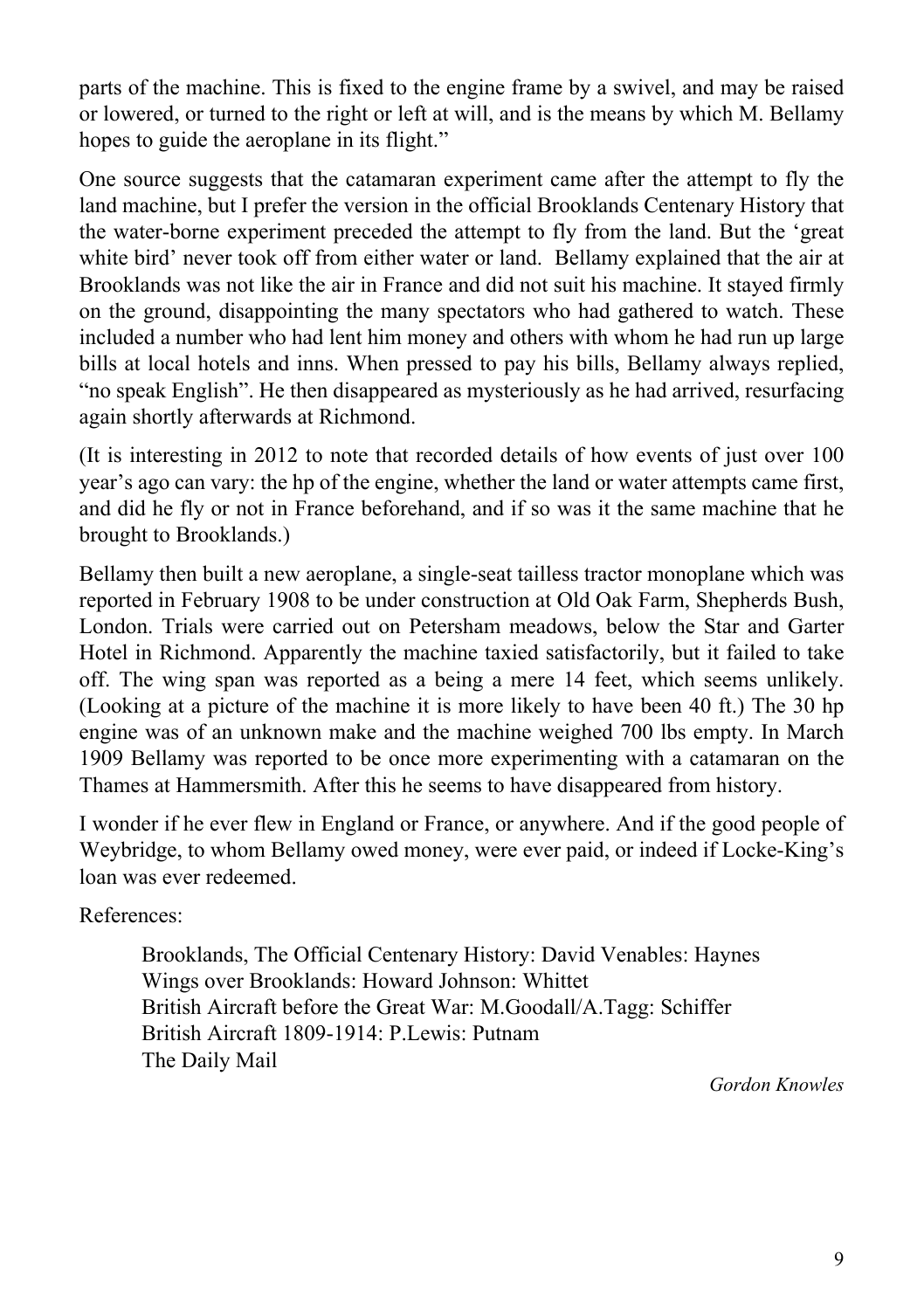### *November Meeting* **- '***Local Railways'*

Peter Tarplee, the Society's former chairman and noted as an industrial archaeology expert, spoke to a full audience about the history of the railways in our district, with a stunning array of slides illustrating stations and trains from the past as well as the present.

Surrey's earliest railway, built in 1803 ran from Wandsworth to Croydon and later to Merstham, with horse drawn traction. Part of the line was eventually taken over by the London and Brighton Railway. This story began in 1839 when Croydon was joined to London along the track of the former Croydon Canal, terminating at the site which is now West Croydon station.

The railway came to Dorking in 1849, with stations on the line built to link Redhill with Guildford and Reading. This



was the only link with London in those days, as there was no north/south line. Later the London, Brighton and South Coast Railway began extending their line from London to Epsom, reaching Leatherhead in 1859. Epsom originally had two stations, the second built by the London and South Western Railway on the line which left the Waterloo main line at Raynes Park. These companies also had separate stations at Leatherhead. An influential landowner laid down strict conditions governing the extension of the line from Leatherhead to Dorking which was reached in 1867. The result of his stipulations can still be seen. These included the requirement for stations and structures to be of the highest quality, and the construction of a tunnel under Norbury Park. The impressive architecture of Leatherhead and West Humble (now Box Hill) stations were the result. In 1848 the line was extended to reach Horsham. Leatherhead continued to have two stations until the early 1920s when the two competing companies were merged to form the Southern Railway. Interesting pictures were shown to demonstrate the scene when both stations were in operation.

Lines to the west began to be built in the 1830s. Firstly the London and Southampton Railway (which later became the London and South Western Railway) with its terminal at Nine Elms, Vauxhall, which was a most inconvenient location. The extension to Waterloo followed in 1868. Guildford had been reached in 1845 by a branch leaving the main line at "*Woking Common*". At that time the centre of population was at the village now called Old Woking, but the railway station became the cause of present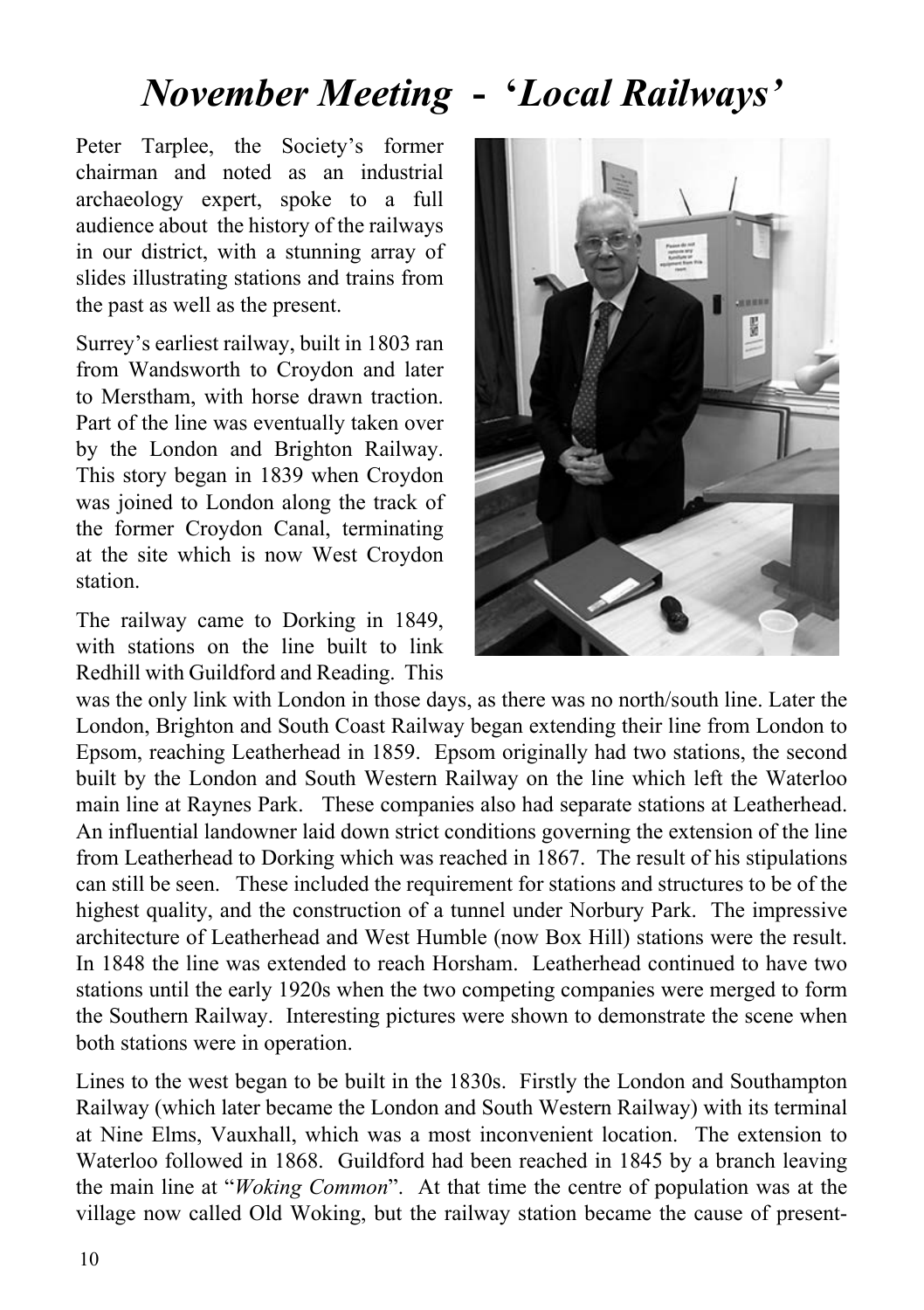day Woking's development. Waterloo was rebuilt in 1922 with twenty-one platforms. The company's underground extension to the City remained under their control until nationalisation when it was transferred to London Underground.

Some interesting facts about what the railways did for race goers now emerged. Since earliest days Derby Day had resulted in a mass-migration from London. From the nineteenth century thousands of Londoners could now travel to the Downs by train. Competition was severe and the volume of traffic on race days was huge. The station at Epsom Downs, on the branch from Sutton, completed in 1865, had no less than nine platforms. Peter showed us a picture with all the platforms in use, and the Royal Train ready to depart. He added that this station now has one platform.

As the years went by, the complex network of lines continued to multiply. We could follow the story thanks to the fine maps that were shown. The last line to be built was in the 1930s. This would have brought trains from Waterloo into Leatherhead by a new route. The line had reached Chessington by 1938 and plans for the final link were progressing well. Then came the 1939 war and work ceased. The project was cancelled in the post war era. It was interesting to recall the days of the Beeching era when so many lines were closed. In our area all the existing lines bar one survived. The one that disappeared was the cross-country link between Guildford and Horsham.

After a hearty thanks accorded to the speaker, one interesting query arose during question time. It concerned the date when these lines were electrified. The answer was that a progression of projects was undertaken during the 1920s and largely achieved by the time 1930 was reached. Thus ended an informative and enjoyable session.

**REMINDER TO MEMBERS** : Peter Tarplee's well-illustrated book, "*Railways around Leatherhead and Dorking*" offers full coverage of this subject . Priced £10, copies are available at the Museum or by writing to the Society's Sales Secretary at 64, Church Street, Leatherhead, KT22 8DP.

### *Proceedings*

Our members have, once again, produced a very respectable set of papers for our *Proceedings*, which members will receive shortly. Alan Pooley has provided a thorough and very interesting paper on the history of Fetcham mill and its millpond, our Vice-President Peter Tarplee has shown how thousands of launches, used as torpedo-boats, gun boats, rescue launches and harbour defence work, had their origins in a company set up in Cobham, while Derek Renn has investigated a slightly mysterious milestone set in an Ashtead wall, and Bill Whitman has found an interesting link with Jane Austen in St Nicholas Church, Great Bookham.

Your Newsletter Editor, Martin Warwick, was again extremely helpful in getting everything together and ready for the printer. Now we look forward to receiving contributions for next year's *Proceedings.* Don't be sure about coming forward!

*Barry Cox, Editor, the Proceedings*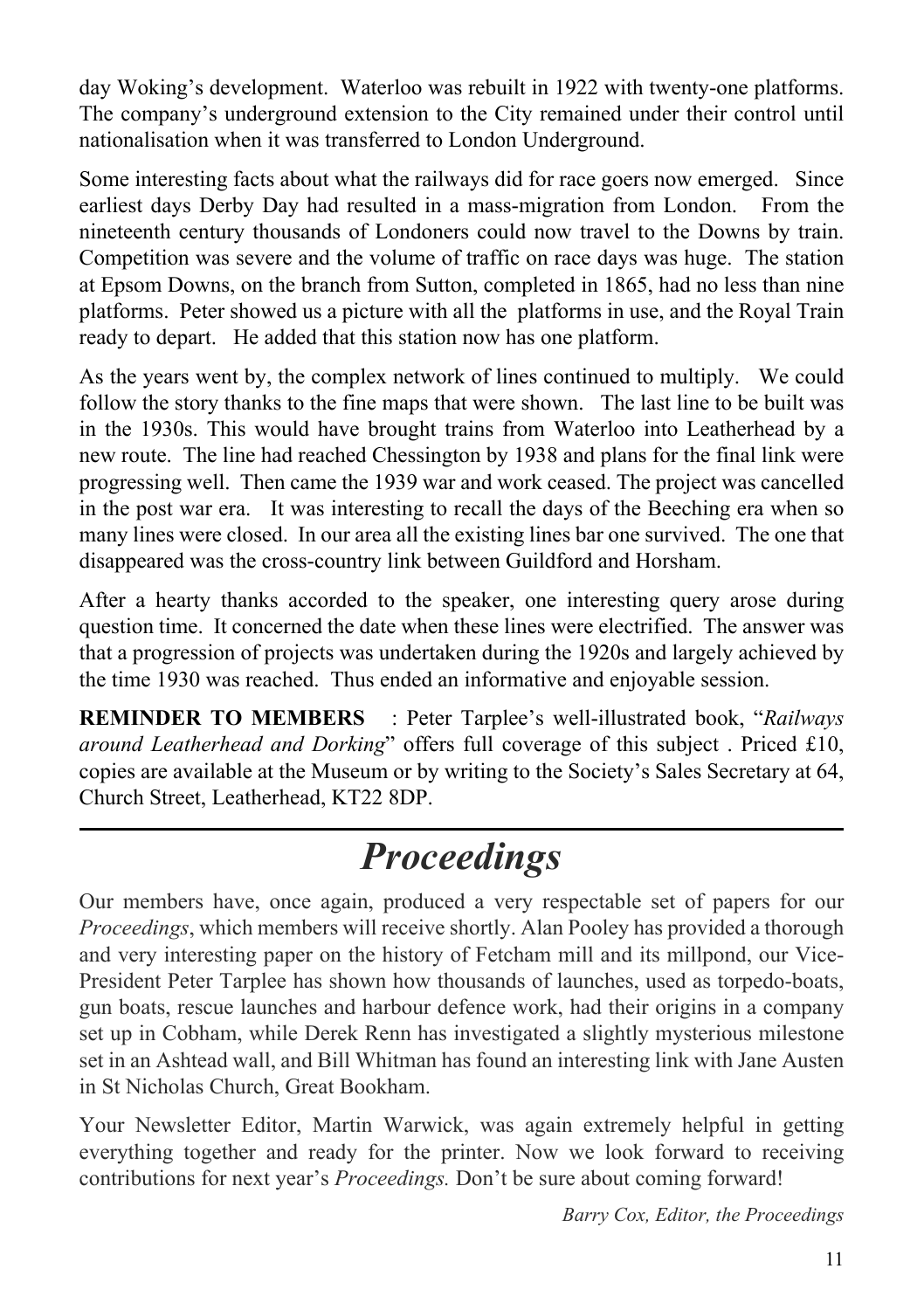### *A Mahogany Desk, a Windsor Chair and a Turtle Back Stove*

Following on from Peter Tarplees fine talk at our last meeting, where he told us about the history and development of our local railways, I thought that I might be able to provide an addendum of a personal nature. Those of you who have taken the opportunity to read my book 'Over the Bridge' might remember that my Grandfather, W.G Watts, was a Senior Permanent Way Inspector on the Southern Railway, having joined the London and South Western Railway, as a young Plate Layer.

He, along with some of his brothers and cousins, were of 'good Hampshire stock' and their initial employment was 'on the land'. However they soon realized that if they wished to improve their lot in life then the land would not be the way to better things, unless of course you owned land, and that was not on the cards.

So like many of their fellows they went up to 'the smoke' and joined the railway. They all decided to try their luck on the L&SWR and not to go with the London Brighton  $\&$ South Coast Railway, after all the L&SWR was the railway that ran through their home county.

Incidentally some of the relatives had joined the London and Southampton Railway way back in the very early days of the railways, and we know that one of the early 'Watts' went on in 1838/9, just as the London to Southampton Railway was being finished. The line was taken over and run by the L&SWR almost as soon as it was completed.

All of the relatives completed their service in a variety of posts, Driver, Signalman, Guard, and a variety of Permanent Way positions. Whilst all these relatives were on my mother's side of the family, I will mention that one of my dad's brothers, my Uncle Bernard, having joined the London Underground, completed his service as the Station Master at Charing Cross and Trafalgar Square.

I can see, by the glazed look in your eyes, that all this family history is beginning to hang heavy, so I will get to the point.

Dad had joined The Royal Corps of Signals in 1940 so I spent most of my 'supervised time' with Grandad. If I am to make a guess I would say that for most of us lads the 'supervised time' and the 'non-supervised time', outside school hours, was approximately 50/50, Oh! happy days.

Grandad's office was located on the down side of the old L&SWR station in Leatherhead. The remaining brick stair-case, still visible by the Randall's Road traffic lights, would give access to the office in the days when the station was still in use, although to the best of my knowledge it was latterly never used. The building can be seen on the left hand side of the picture just behind the signal box. Although this view was taken in the 1920's it would still have been very similar in the 1940's/50's. but without the signal box.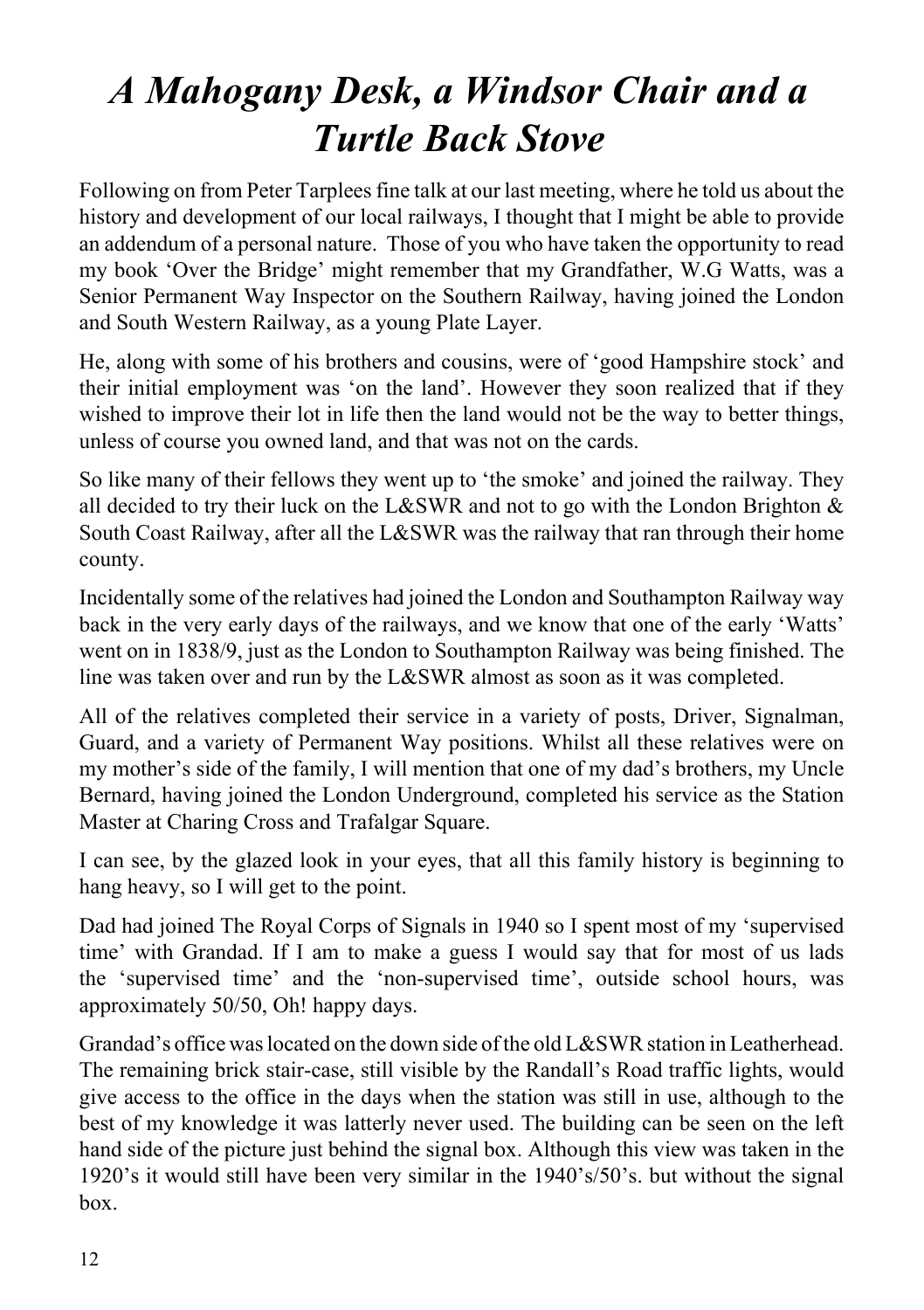

I have fond memories of this office, as sometimes I would 'go to work' with Grandad. This was an adventure in itself. Please join us as we make the journey from Leatherhead Common to said office. We will walk along Kingston Road and over the 'dear old bridge'. When we reach the south side of the bridge we do not follow the route of lesser mortals and go to the station by way of Kingston Road, we turn to our right and go into the goods yard, which is now an industrial estate. (Remember that the footpath now running along the north side of the railway was a long way off in the 1940's).

The yard contained approximately five sidings, including one that was allocated to the Cable Works, and flat trucks, with their large wooded cable drums, would nearly always be there awaiting a steam loco to take them onwards to their destination, which could be 'up north' or down to the docks for export . The products of The Leatherhead Cable Company could be found, literally, in all four corners of the world. You might also see the specialized wagons that transported stage scenery that was produced by 'The Leatherhead Stage Scenery Company'. They had their work shops on a site that was adjacent to the 'old' Church Hall, opposite the Parish Church.

Grandad and I would make our way through the yard which would contain goods wagons of all shapes and sizes. You had to be careful not to bump your head on a set of buffers or coupling chains. To get to Grandad's office we would cross the railway lines in the present station. I was given careful instructions from Grandad to ensure that I paid careful notice to the location of the 'live' rails. I became 'railway wise' from an early age. Today, poor old Grandad would have been 'clapped in irons'. Some of you will remember that the old station was used to accommodate electric units that were awaiting their next duty.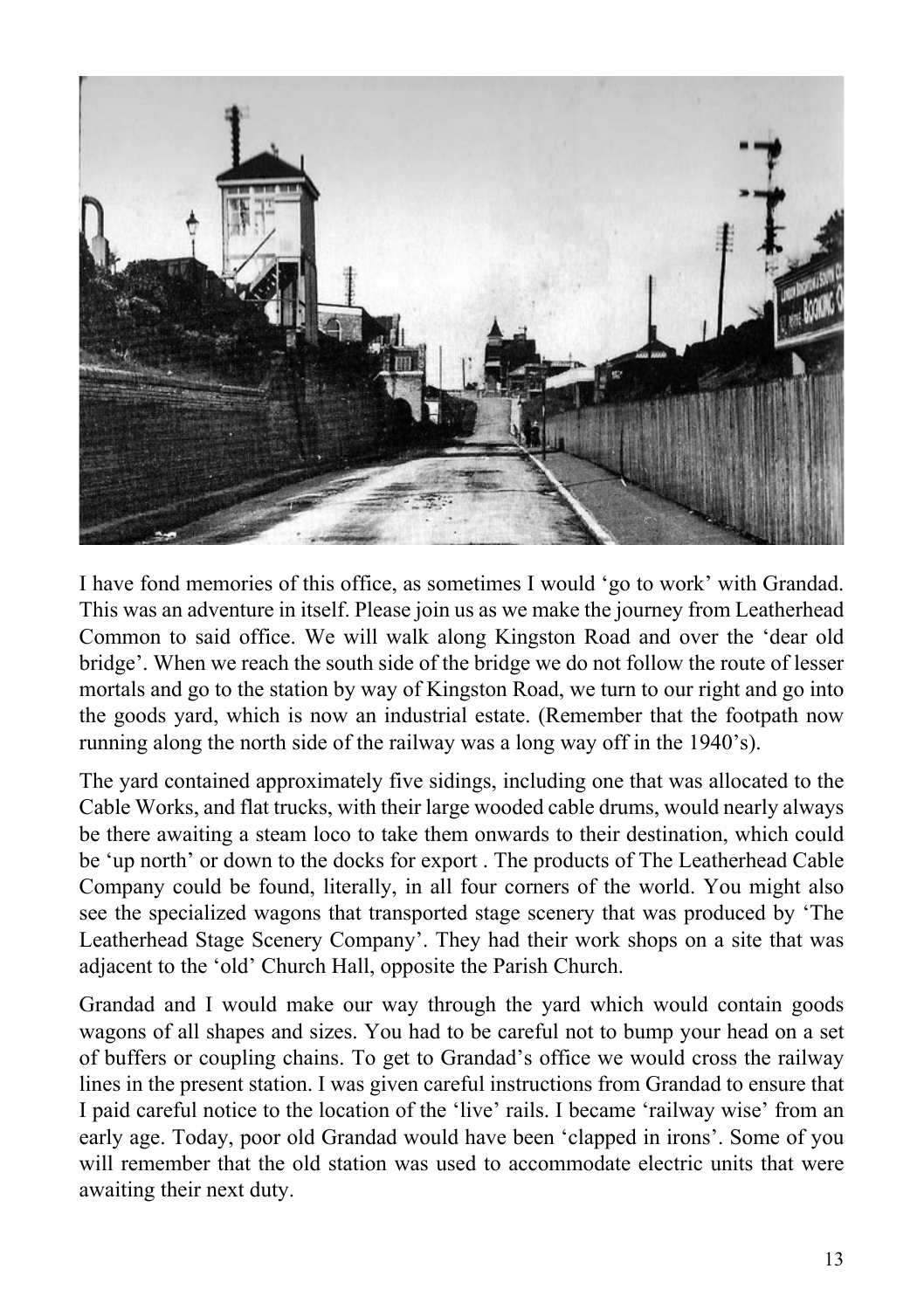Having made our way to the down platform of the old station we would walk along to the office. Once inside you would be in an environment that would have been recognized by a time traveler from the late 19th / early 20th century. The office contained book cases and a series of wide flat drawers that contained track diagrams. The space was dominated by a substantial Mahogany Desk, a Windsor Back Chair, with arm rests which almost engulfed me and a Turtle Back Stove that stood in the corner. This was the main source of heat and I can assure you that it was more than adequate for the purpose, coke or coal being available in unlimited quantities. To boil the kettle you removed the round cover that was used for refuelling the monster, and put the kettle over the hole and 'Roberts your father's brother', boiling water almost instantly. Grandad would be poring over track plans, speaking on the 'phone, or talking to various visitors, such as Gangers and occasional Plate Layers. I got used to hearing the common rejoinder 'Got a new track man then George', to which grandad would reply 'not on your life he's not going to shovel ballast he's going to be a driver like his uncle Alf, (Grandad's brother). I would usually be seated at a small desk in the corner with a quantity of plain paper and a pencil. I could draw a reasonable loco and a series of track points at an early age!

The L&SWR station was taken out of service in July 1927 when a new junction was created. The bridges by the traffic lights at the Station Road/ Waterway Road junction are the result of this reordering. One of the old bridge abutments can still be seen to the left, as you enter the industrial estate close to Merrit Tyre Service.

I spent many hours in Grandad's company. On one occasion I went with him to Chalky Lane in Chessington, opposite to Chessington Zoo, now The World of Adventures. Contrary to popular belief, work on the Leatherhead to Motspur Park via Chessington line did continue for a short time after the war had finished. Chalky Lane was crossed by a railway bridge and strain tests were being carried out by running a steam locomotive across it whilst engineers obtained readings. As a youngster the finer points of this exercise were lost on me, but Grandad outlined the principals of the operation. Incidentally the completed line between Motspur Park and Leatherhead would have been included in Grandad's operational area.

Some of the trees in the Ashtead Woods were also cleared by the use of explosives and I well remember this taking place, from a safe distance I hasten to add. If you care to take a walk through the woods following close to the road towards 'The Star' public house you will still be able to see the concrete fence posts marking the intended course of the Railway between Chessington South and Leatherhead. Not far from the pub you will see the large posts that would have held the gates controlling an 'accommodation crossing' for a track leading from the Kingston Road, through the woods, to Ashtead Common.

I think I have mentioned somewhere else that the distance of the two routes between Motspur Park and Leatherhead would have been almost identical, there being only a few chains in it. Given the population growth in recent times the line, if completed, would have been desirable. Just a thought, although the M25 has been built, it would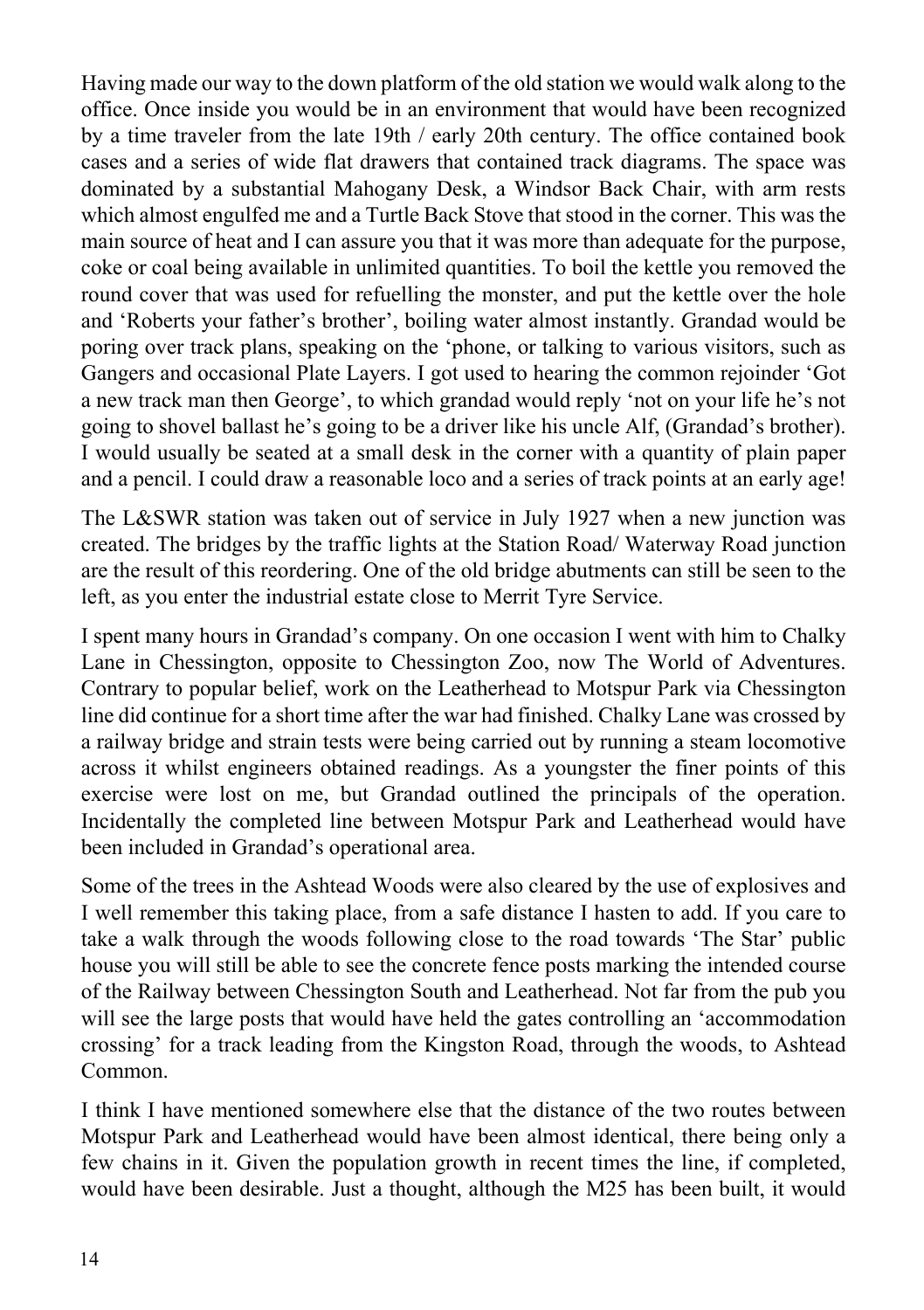not be beyond the realms of possibility to resurrect it, although it would require moving the course of the track further east from the Kingston Road and creating a tight radius curve to join the line with the existing Ashtead/ Leatherhead stretch, to the North of the motorway bridge.

Did I travel by train in the 1940's/50's? Well yes I did. I have mentioned that Grandad was of 'Good Hampshire Stock' and he had relatives living in, what was then, a small village called Sherborne St John, on the outskirts of Basingstoke. Today the expansion of Basingstoke has nearly, but not quite, engulfed the village. I still have cousins living in the locality.

Grandad had a pass that entitled him to travel free. We would all go down to Basingstoke by train. Usually we would go via Waterloo. This entailed a trip up to London to pick up the train for Basingstoke. This would be hauled by a steam locomotive, remember there was no 'juice' West of Woking in those days. The electric lines did not reach Basingstoke and on to Bournemouth until 1967. For me these excursions were the stuff that dreams were made of. If we had 'time in hand' we would go up to the front of the train to see what type of loco would be speeding us on our way to Hampshire. It might be a 'King Arthur' class, a 'Remberance', or it could be one of Mr. O.V.S. Bullied's masterpieces, a 'Merchant Navy Class' loco. Grandad being a 'Railway Man' knew 'the jargon' and he would chat to the crew, the fireman would have finished his firing for the time being and he would have the boiler pressure just at the point where the safety valves would be lifting, ie. about 250 pounds per square inch.

Back in the train we would take our seats, usually in a compartment beside the corridor, this would enable me to spend most of the journey standing in the corridor, and thus getting a 'panoramic view'. The train had a unique smell, consisting of cushion fabric,

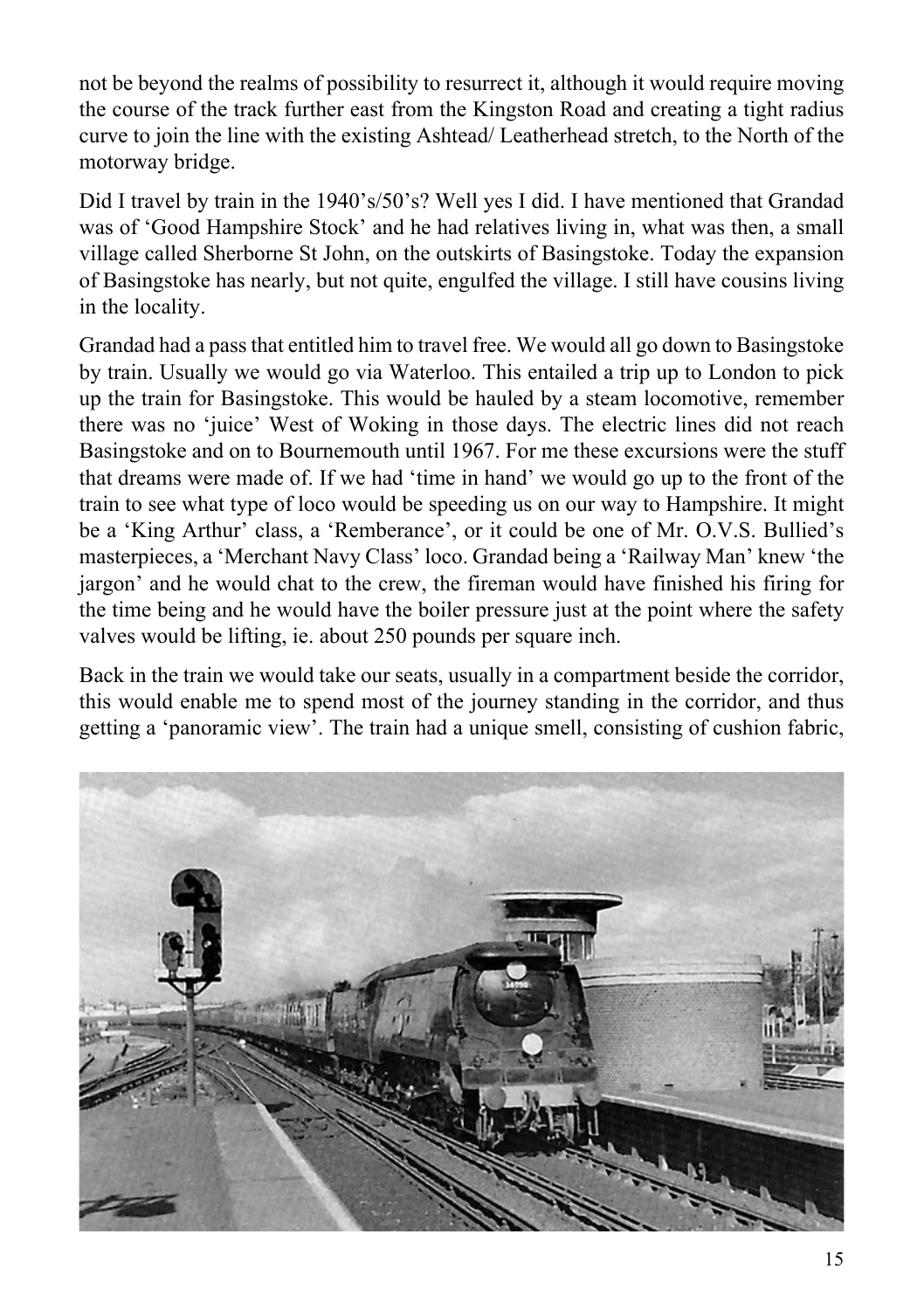tobacco smoke, all capped by that fantastic and magical smell of the mighty monster at the front of the train. Although it is still possible to travel by steam on the many heritage lines that now exist I still feel that they do not fully replicate the smell created by a system that used steam power in their every day working.

I also remember that the seats were very comfortable, yes I did sit down at times, usually to enable one of the adults to remove a smut from my eye. This was a 'badge of office' when travelling behind a steam loco. The journey would pass all too quickly and would depend on where we stopped en route. Usually, if Grandad had picked a 'fast', we would only stop at Surbiton and Woking. However we would sometimes get a 'slow' and would stop at more stations.

Occasionally Grandad would join me in the corridor and our conversation, usually about railway working, would be punctuated by him taking his 'hunter' from his waistcoat pocket accompanied by such words as 'he's running well boy', or 'he's two down'. Sometimes he would comment on the state of the track and would say such thing as 'those points could do with a bit of packing'.The dilapidated Basingstoke Canal would always be a land mark not to be missed. Today, due to the hard work of many volunteers, the waterway is once again operational.

Well, I think I have rambled on enough, but I hope that I have given you a brief insight into a period in time that has gone forever. Remember, 'Today is Tomorrows History'.

*Brian Hennegan*

### *Situation Vacant - Publicity Officer*

The Society is seeking to appoint a new Publicity Officer, and hopes that one of our members might like to consider applying for the post. We believe that it's of great importance to tell the public about our activities which we do by advertising our lectures, by maintaining a good website and, naturally, boosting our Museum which is an excellent '*shop window'*.

The work is interesting and it brings one into contact with local people. Prior knowledge of matters relating to publicity and public relations would be useful but is not essential. Guidance is freely available to whoever gets the job.

Anyone wanting to know more about what is involved should contact the undermentioned by phone or preferably by email.

*John Wettern 01372 459277 [johnwettern@ntlworld.com](mailto:johnwettern@ntlworld.com)*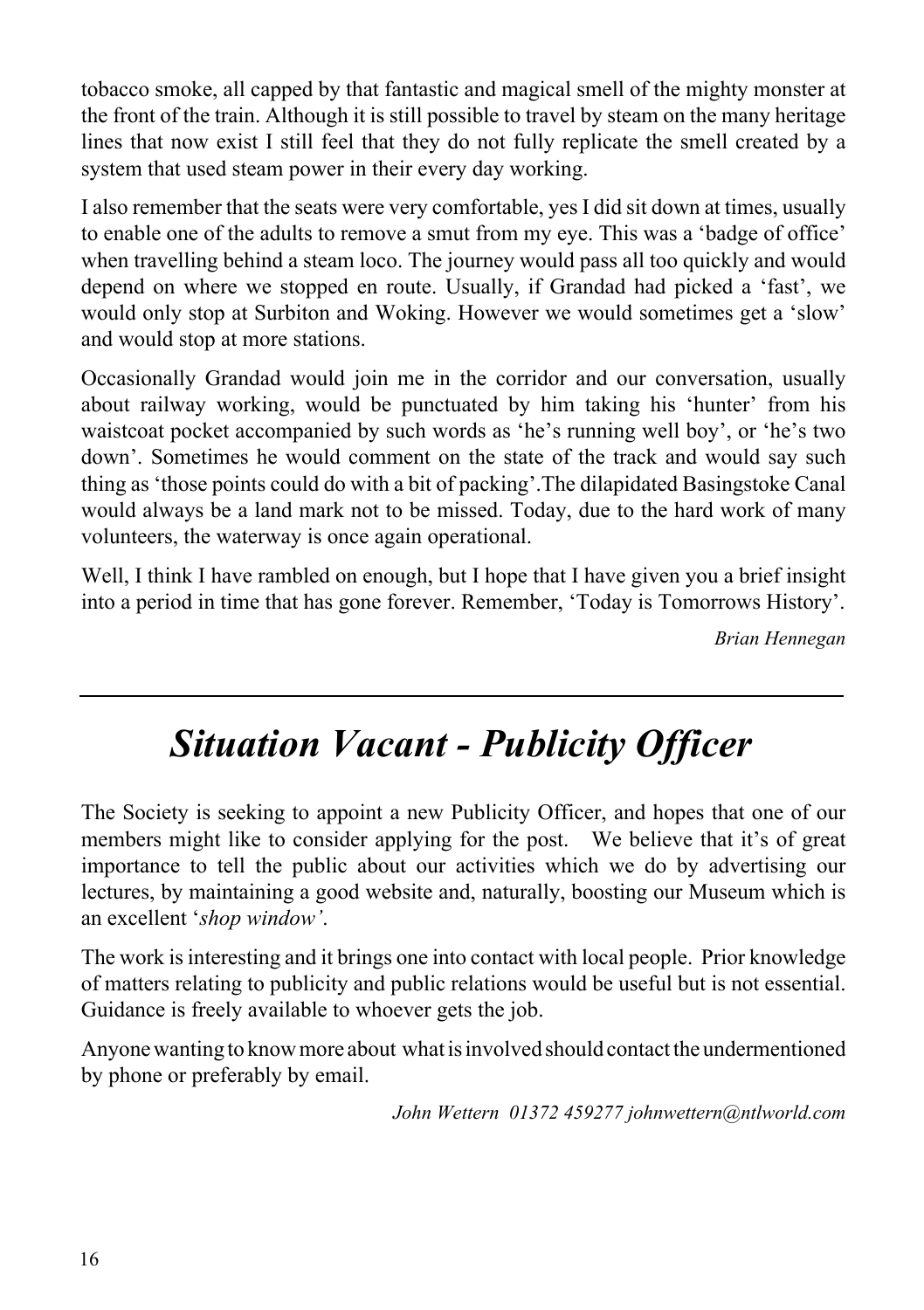## *The Seawell Family of Little Bookham and Blechingly*

Pursuing my inclination and interest in the detailed aspects of local history I am currently following my interest in the work of John Hassell 1767-1825, an artist mainly in watercolours who recorded for posterity, a number of large and small private houses and other buildings in the surrounding parishes of Ashtead, Fetcham, Bookham, Leatherhead and Mickleham and elsewhere in Surrey.

My objective is to use his work as my starting point for further research and where possible build on the information already known and tease out details on the families and the history of ownership of these properties. This focus has settled on the parish of Little Bookham and a watercolour by John Hassell dated 1823 with the title of the 'Seat of Mr Seawell – Pens Hill Little Bookham' which is housed in the Robert Barclay Collection at the Surrey History Centre at Woking. It is a quite unique and historic collection and well worth your attention.



*The seat of Thomas Seawell of Little Bookham, a watercolour by John Hassell Circa 1822, the house incorrectly named as Pens Hill. The original house was in Rectory Lane on the site of the present Grange before the Seawell Estate was sold off to William Arthur Bird by Thomas Samuel Seawell and his son.*

#### **Who was Thomas Seawell and where was Pens Hill, Little Bookham.**

The first small reference I found to the family name of Seawell was the  $18<sup>th</sup>$  century 'Gentlemen's Magazine' which provided me with my first clue relating to a marriage of Thomas Seawell Esq of Bookham to Miss Newcome eldest daughter of Mr Newcome of Hackney School. From this single entry I have managed to establish the family histories of both the Seawell and Newcome families.

I also re-discovered some evidence for their property holding in Bookham and their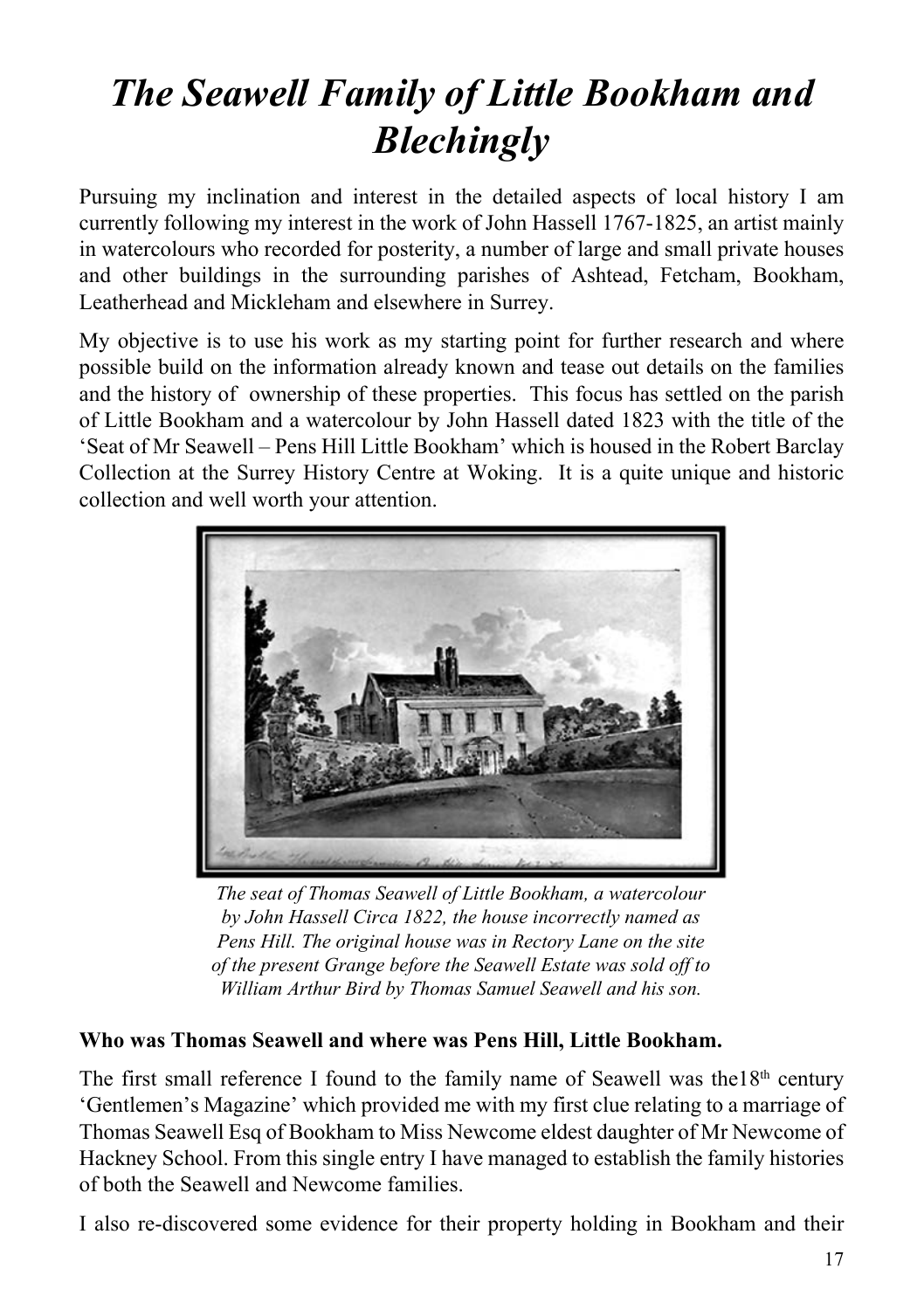burial place through our own Proceedings and the work of the late John Harvey's research published in the Proceedings in 1961 & 1969 'A short History of Bookham' (Part VIII and Part IX) together with his 'A Cartographical Survey of the Area' (the map of Great Bookham in 1797-1798). The research of W J Blair who wrote a piece for the Proceedings in 1973 'A Survey of the Churchyard and the Monuments in the Leatherhead Area Part II' relating to a survey of Great and Little Bookham provided me with another vital piece of information namely the burial plot for Thomas Seawell, his wife Mary and his daughter Mary Jane Seawell.

#### **Thomas Seawell 1762-1832** (of Bookham)

Thomas was the eldest son of Samuel Seawell described in his will of 31st August 1775 as a merchant of Mark Lane in the City of London. Samuel Seawell (the younger) entered into an advantageous contract arranged between his parents and the bride's father on his marriage on  $9<sup>th</sup>$  April 1761 at St Botolph Bishopsgate, London to Sarah Chitty, born 17th March 1734 the second daughter of Sir Thomas Chitty 1696-1762 and his wife Eleanor Hubbard the daughter of Capitan Nathaniel Hubbard RN.

Sir Thomas left substantial properties in the City of London and elsewhere on his death in 1762, the bulk of his estate being settled on his two surviving daughters, Eleanor born 14th October 1721 and Sarah (as above) and their respective families. As a point of interest Eleanor Chitty the eldest surviving daughter married on 30th March 1749 George Bond. They lived at Merton Place Surrey which was previously held by Sir Thomas from his brother Joseph. The Bonds later sold Merton Place to Lord Nelson, Viscount Merton of Trafalgar.

This Samuel Seawell (the younger) born 1729/30 was the second son of Samuel Seawell (senior) and Rebecca Seawell nee Mael of Spalding, Lincolnshire (married 1725/26 Surfleet, Lincolnshire). The younger Samuel became the sole surviving male heir of his father and mother who held estates in Lincolnshire and Norfolk. Samuel's Will of 1775 describes these entailed estates and properties in the City of London inherited variously through his wife and his father-in-law Sir Thomas Chitty.

Samuel (the younger) had five surviving children as far as I can determine, Thomas, Sarah, Henry, Samuel and Charles and the boys were well educated attending Cambridge with Thomas the eldest at Oueen's College 8th June 1779.

The bulk of Samuels's property and entailed estate was settled on his eldest son Thomas Seawell of Bookham. Thomas Seawell married Mary Newcome on 14<sup>th</sup> December 1783 by licence at St John's Hackney London and the witnesses were Ann Newcome and George William Newcome, her sister and brother.

An interesting aside from my internet search was the discovery of a portrait of Mrs Mary Seawell of Great Bookham made in 1792 by John Downman 1750-1824. Downmam was a successful portraitist who produced highly finished likenesses of his many sitters in chalks and watercolours and stumping and was a pupil of Benjamin West in 1763 and entered the Royal Academy where he exhibited 148 works in the [Royal Academy](http://en.wikipedia.org/wiki/Royal_Academy)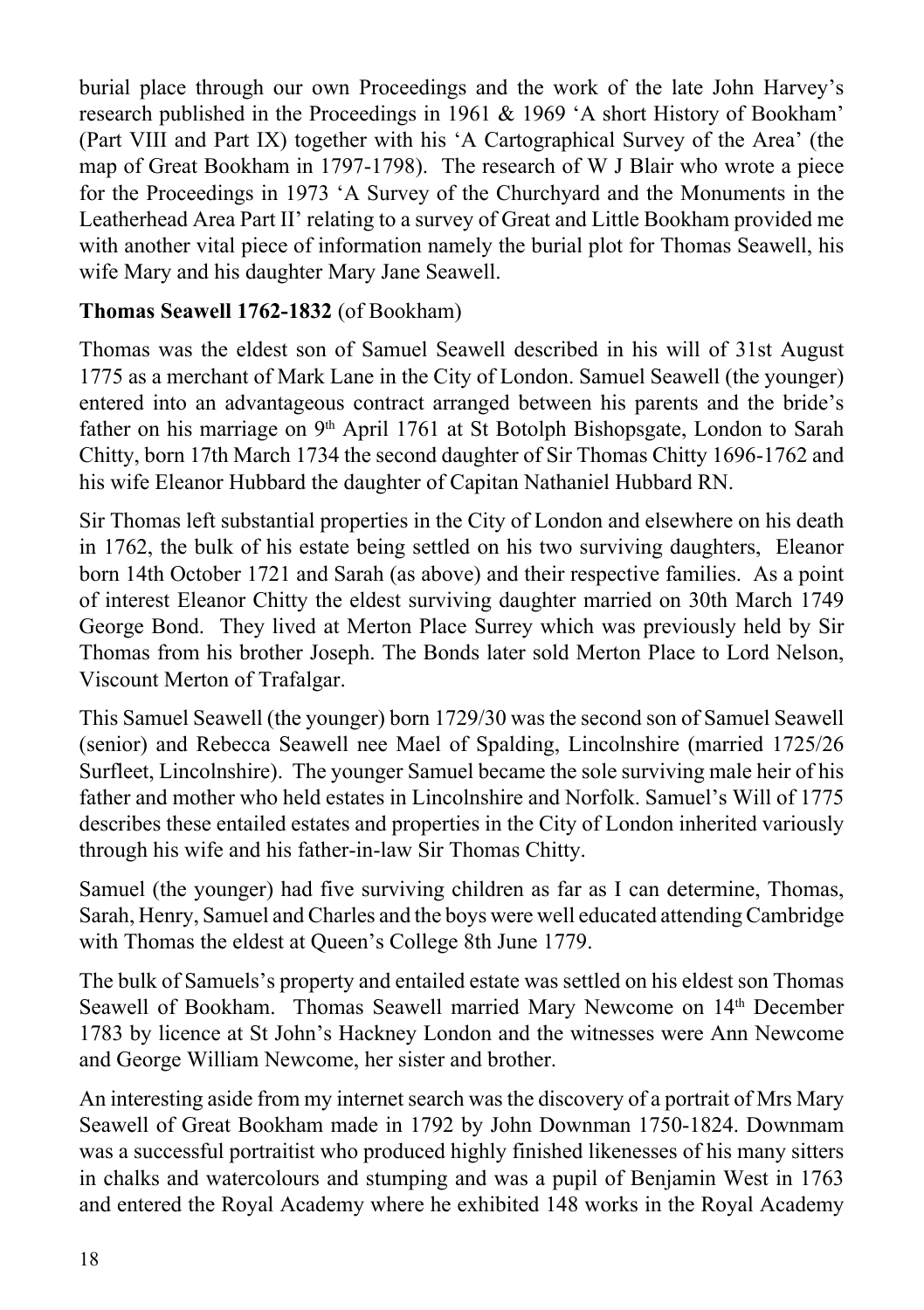between 1769 and 1819.



Portrait of Mrs. Mary Seawell of Great Bookham, 1792 by John Downmam 1750-1824

#### **Mary Seawell nee Newcome 1765 -1800**

Mary Seawell nee Newcome, born 1765 (baptized on the 11th June 1765 at St John's Hackney) was the eldest daughter of Henry Newcome and Mary Newcome nee Mawdsley who married on 2nd June 1759. Mary Mawdsley was born 1736 and her family could claim a family connection to William Cole the Antiquary 1714-1782, a bachelor son of William Cole (the father) of Cambridgeshire. It was his eldest daughter Mary Cole, born 1715 who married Hector Mawdsley the father of Mary Mawdsley.

The Newcome Family of the Hackney School came to be the owners of the largest and most fashionable 18th century private schools in London. The school originated from 16th May 1672 when Martin Morland was granted a license to be a teacher at his house in Hackney. Martin's father was Thomas Morland, rector of Sulhampstead Bannister Berkshire, Martin's eldest brother was Samuel Morland born 1625 who became Sir Samuel Morland, a notable academic, diplomat and spy, inventor and mathematician - a 17<sup>th</sup> cent polymath.

The Hackney School or 'Newcomes Academy' provided a good source of income for the family from its foundation by the nonconformist Benjamin Morland, born 1659, the eldest son of Martin Moreland.

It was Benjamin's second daughter Lydia Moreland (born 1687) who married (at St John's Hackney by license on 23rd December 1714) the earlier Henry Newcome, the fourth son of Peter Newcome. On the death of Henry the school descended to his eldest son Peter Newcome 1715-1779 gave up control of the school before his death to his half-brother Henry Newcome 1734-1780. It was this Henry who married Mary Mawdsley the daughter of Hector Mawdsley, a wholesale cheese monger of London and Mary Cole his wife.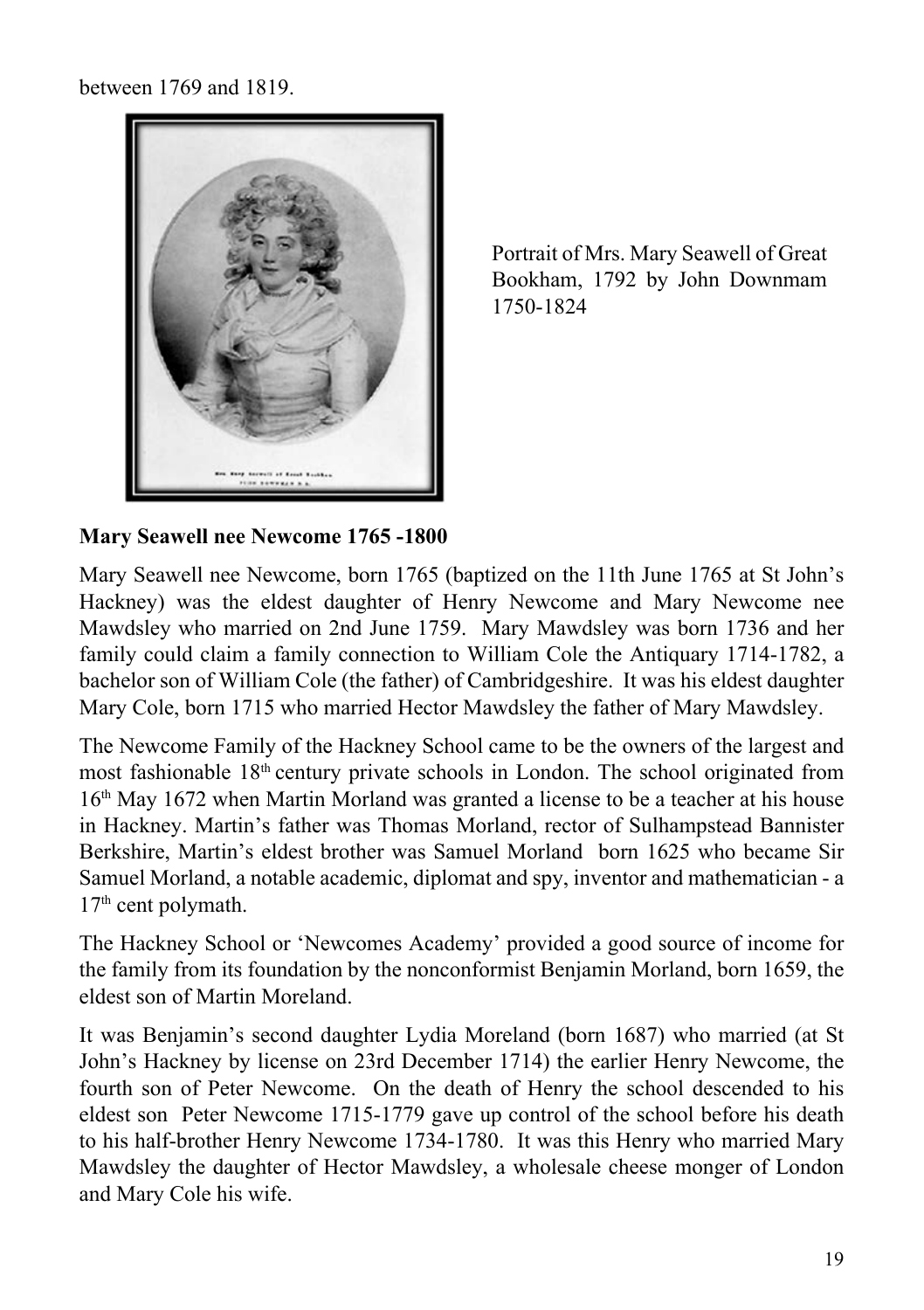It was the reputation of the staff, fashion, the political patronage and party loyalties that contributed to the success of Newcom's (Hackney) school. The School was patronized by noble and Whig families. The Hardwicke's, Cavendish, Devonshire, Grafton, and Westerns Families all sent their sons there.

How Thomas Seawell came to live and settle in Bookham is not quite clear yet but it appears that he was in Bookham prior to his marriage to Mary Newcome 1783 as he is referred to as being from Bookham.

#### **Thomas Seawell's Estate in Bookham**

The small extract of the map below is copy of a part map of Great & Little Bookham in 1797-1798 referred to by the late John Harvey in his article in the Proceedings in 1969, This section shows the road we now know as Rectory Lane Little Bookham and shows the properties and land owned by Thomas Seawell shown each side of the road, each plot is numbered and relates to a hand written schedule.



*Copy of a small portion of the map of Great Bookham in 1797-1798 showinga small part of his estate in Little Bookham.*

#### **Abstract from the schedule of land In Hand**

267 Field opposite Mr Seawell own house 268 Small Field 269 House Garden and Orchard 270 Three Acre Close 272 Small Close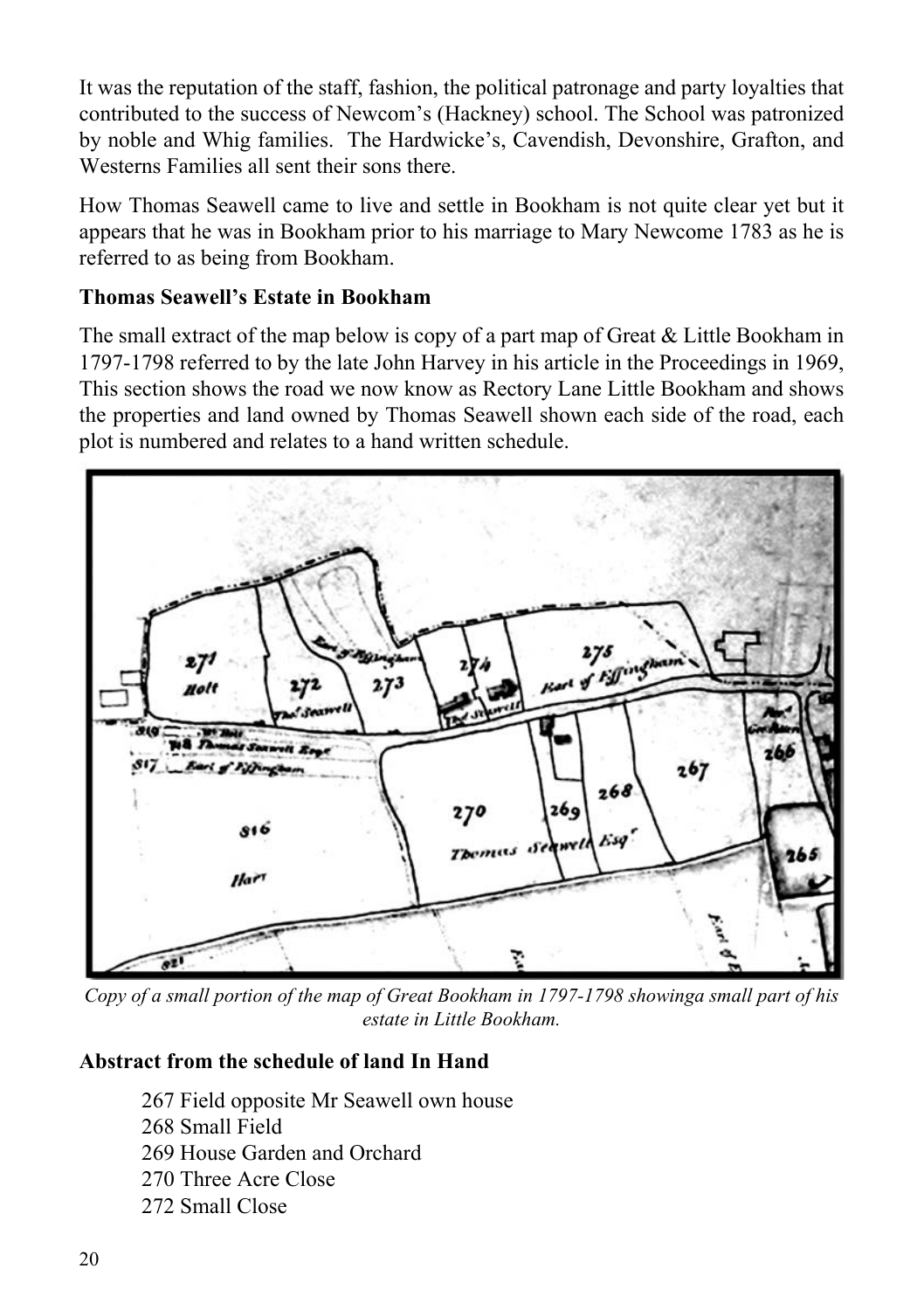#### 474 Cottage, Orchard and Garden

Including these properties and parcels of hand at this time he owned by lease or copyhold a total of 81 acres.

Who commissioned the original map of the parishes of Great and Little Bookham together with the schedule of properties and owners is not at all clear but John Harvey's research throws considerable light on this subject, Also John Harvey's research 'Proceedings part IX p.189 of A Short History of Bookham' virtually confirms that Thomas Seawell's House was on the site of the Grange. The hand written note referred to at the front of the schedule where the writer asserts that both the schedule and plan (map) belonged to the man from whom I (William Bird) bought the Grange, Mr Seawell (this being the grandson of Thomas Seawell) and was sold by him to me for five shillings, signed and dated 1916.

Thomas Seawell died 25 May 1832 aged 71 his Will proved 12 June 1832 settled his estate on his surviving children Thomas Samuel Seawell his eldest son and Henry Seawell.

#### **The Seawell Family's burial place**

Thomas and Mary Seawell his wife and daughter are interred in the graveyard of St Nicholas, the Parish Church of Great Bookham. Their grave has unfortunately has become overgrown and neglected and is in need of some repair, this situation has not changed since John Blair's own observations recorded by him in the Proceedings in 1973.



#### **The Penhill Estate in Blechingly**

I have found no reference to date in any archive for a Pens Hill in Bookhamalthough I came across this other watercolour again by John Hassell dated c 1825 titled, the 'South Front, the seat of Seawell Esq at Blechingly' appears that this may be the cause for confusion with the naming of the property in Bookham known as Pens Hill.

On further research there appears to be both a property and an area of Blechingly known as Pendhill, this is evidenced by the Will of Henry Seawell of Pendhill near Bletchingley dated 16th December 1844. Henry was the younger brother of Thomas Seawell of Bookham. There is also other evidence for other transactions between Joseph Seymour Biscoe, Esq who purchased the estate in 1803 and Seawell, but this needs further examination at a future date.

The outcome of my research is presented here but due to the amount of documentary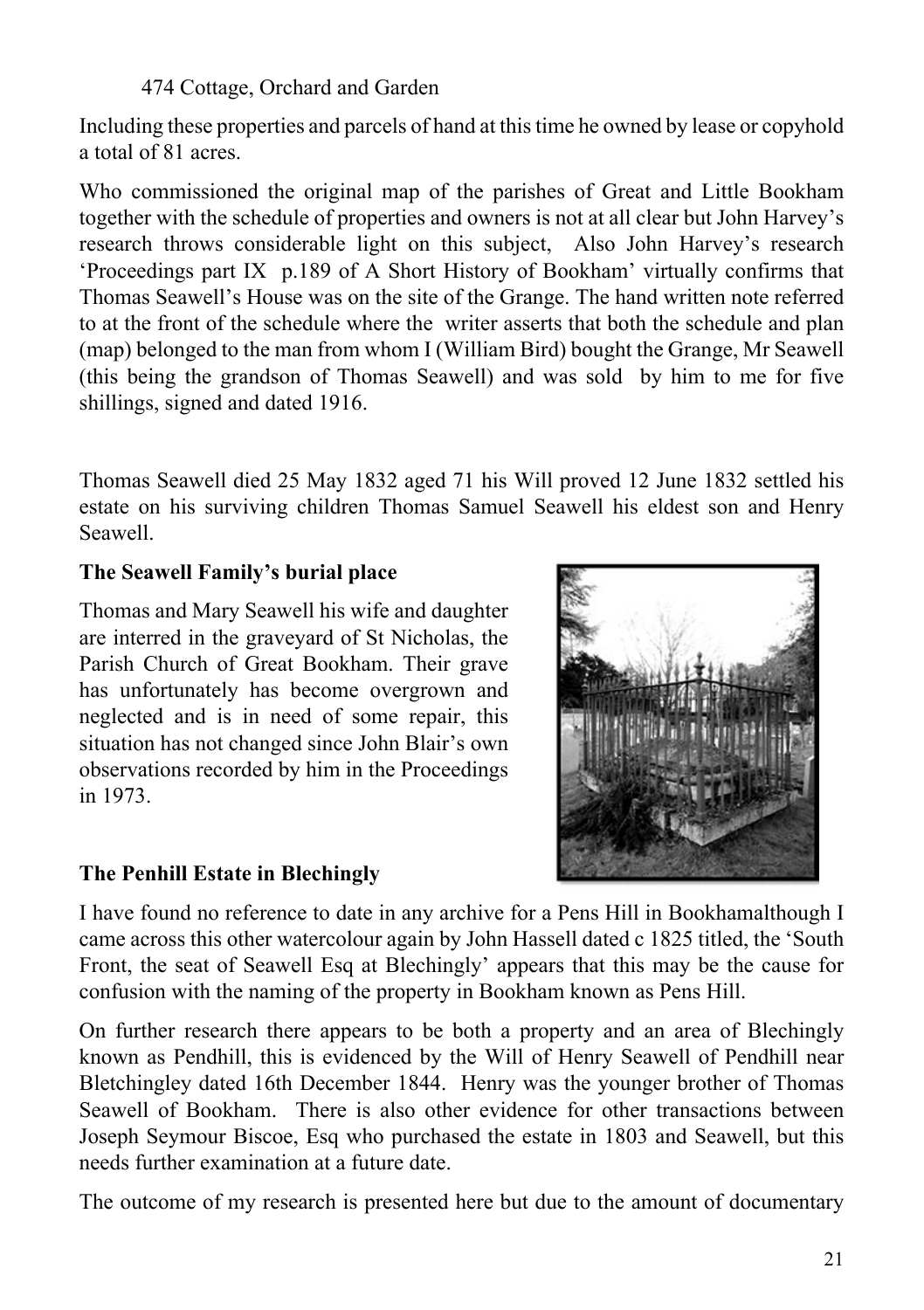

evidence that has come to light perhaps it does deserves a more detailed article for submission to our Proceedings.

*David Hartley*

#### **References Sources**

John Hassell 1767-1825, a water colourist, housed in the Robert Barclay Collection, at the Surrey History Centre at Woking, Gentlemen's Magazine Vol. 56 Part 2. Marriage published by John Nicolas 1761 John Harvey – L&DLHS Proceedings Vol. 2, No.5 1961 p. 158 John Harvey – L&DLHS Proceedings Vol. 2, No.6 1962 p. 198 John Harvey – L&DLHS Proceedings Vol. 3, No.3 1969 p. 79 - 82 John Blair - L&DLHS Proceedings Vol. 3, No.7 1973 p. 209 Hackney: Education', *A History of the County of Middlesex: Volume 10: Hackney* (1995), pp. 148-165. URL: http://www.british-history.ac.uk/report. aspx?compid=22718 Date accessed: 23 April 2009

Copies of Hassell watercolors of Bookham and Blechingly and maps of little Bookham with the kind permission of Surrey History Centre at Woking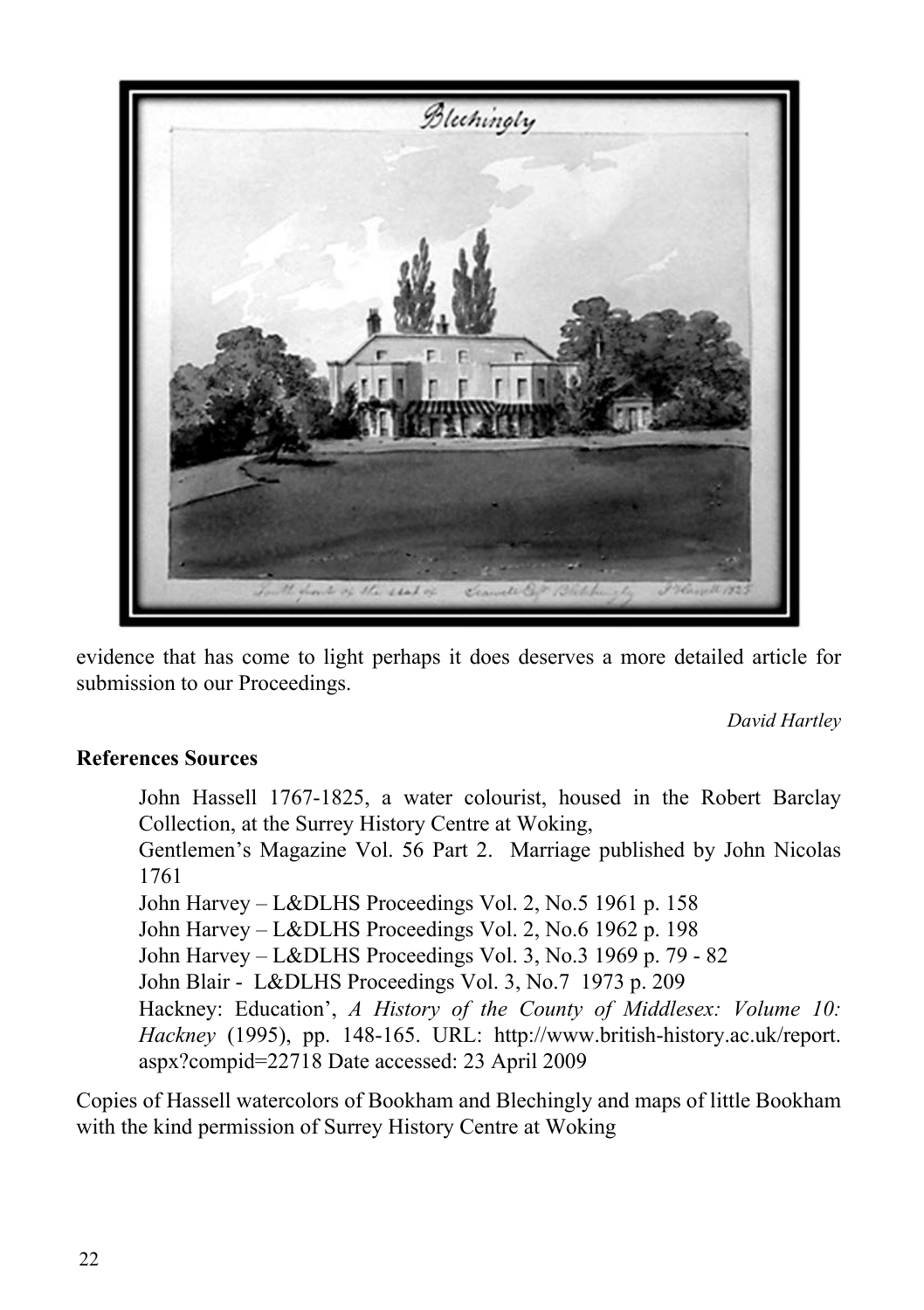### *December Meeting*

Our meeting on 14th December was the third occasion recently on which members of the Society were asked to provide short talks for our December meeting. This year the theme was 'My Favourite Hobby'. Brian Hennegan was again our masterly MC.

Catering was generously provided by Ros Hennegan, Vivien Hollingsworth and Margaret Meynen, seasonally supported by donations of items such as mince pies. Those present were at least very well sustained as a result of the rather low attendance.

Given that this reporter contributed a brief talk on 'Laziness', the Society has sensibly prized brevity in asking him to provide a report. David Lokkerbol sought recruits to share his passion for bowls. Linda Heath spoke of gardening as housework, which for her has been life-threatening. Roy Mellick revealed a colourful family history (Mills & Boon please note). Fred Meynen concluded with revealing account of how a second hand purchase generated his passion for model railways (it's all in taking it out of the  $box \ldots$ ).

The Leatherhead Museum is now closed until 4th April 2013. Our 2013 programme of talks at the Letherhead Institute begins again on Friday 18th January when Frank Haslam talks about the Society's Local War Memorials project. Meetings open at 7.30pm and visitors are welcome. The society's website can be found via Google etc.

*Frank Haslam*

### *Membership Secretary - Job Vacancy*

I shall be retiring as the membership secretary at the AGM in March 2013 so I thought it might be a good idea to give a brief outline of the job involved. This may help anyone who is thinking that they could take the job on.

Obviously you do need to have a certain about of computer experience as the database is on an **excel** programme which can be copied for the future sectary. Perhaps the busiest time of the year is after the membership renewal forms are sent out in November. There are no membership cards to be issued. All cheques are passed to the treasurer for banking.

During the year there are the occasional new members who need to be added and retiring and deceased members deleted from the list. Every four months labels need to be printed for the sending out of the newsletter. These are passed to the newsletter distributor, Gordon Knowles.

As the membership secretary attendance at the Executive meetings of the Society is expected. There are five a year held in the Institute.

I would say that I spend, on average, no more than an hour a week, often less.

I would be more than willing to meet and talk through the job with any potential candidate. Please do not hesitate to contact me.

*David Wall Membership Secretary 01372 374773 dandswall@btinternet.com*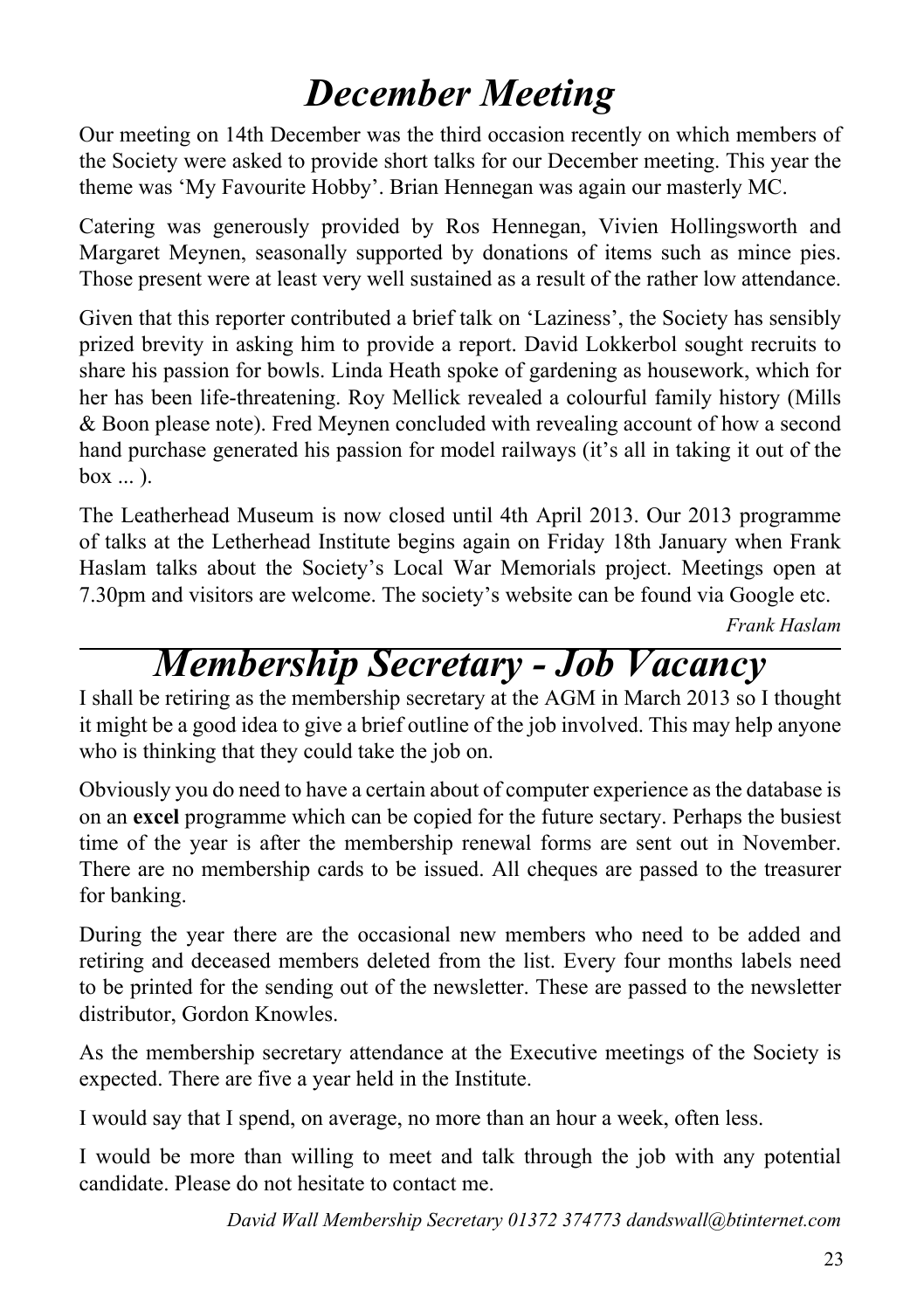### *Music Makes the World Go Around*

The topic for the 2012 Society Christmas Social event was 'My favourite hobby'. Regrettably, I could not attend for health reasons at the last minute and having prepared my ten minute slot, I thought those who did attend might like to know what they missed – Whilst for others I hope it brings back memories of what I call the Golden Era of Music.

The immediate audience reaction was sure to be - Goff Powell again, I suppose it will be about collecting local postcards – how boring. However they were wrong –to quote the John Miles song – 'Music was first love'.

Like most of my generation we had no television when I was young – all we had was the wireless. There was 'Housewife's choice', 'Family Favourites', 'Forces Favourites' and 'Down Your Way' just to give some idea of the programme choices of music - music you could either listen to or sing along with and not forgetting Radio Luxembourg, long before the days of pirate radio.

My Dad being a Welshman had a good voice and his favourite song was 'If I was a blackbird'. He also liked opera and I can remember him playing Beniamino Gigli's 'Nessun Dorma' on his old 78 rpm record over and over again. I also, remember buying him an LP of Gilbert & Sullivan operas when we upgraded our old radiogram by fitting a deck that also played 45 and 33.3 rpm discs. I might still have it tucked away somewhere in my collection. My older brother was into big band music such as Glenn Miller and Joe Loss and was an avid Bing Crosby fan.

So you can where my interest in music stems from. I joined the Leatherhead Parish Church Choir in the early 1950s and I think it Brian Henegan was already a member and talked me into it. I stayed there until my voice broke but soon joined the All Saint's Church Choir and remained a member there until 1964 when I moved to Fetcham. Around 1956 I and a few others from the church choir formed a skiffle and pop group originally called 'The Saints' for obvious reasons but later the 'Treble Clefs' and we wore white shirts and a red tie with a treble clef on it. I only got rid of mine a few years ago.

I played the washboard but also sung a little, cover versions of Lonnie Donegan's 'Putting on the Style', Guy Mitchell's 'Singing the Blues', Tommy Steel's handful of Songs and my all time favourite, Harry Belafonte's 'Mary Boy Child' among others. Unfortunately no budding impresario spotted us.

In 'Over the Bridge the Southern Side' Brian Henegan and I mention Tower Electrics, Leatherhead's 'only record shop selling all the leading labels'. However, if you could not afford the original 'Hit Parade' versions, you could always pop into Woolworths and get a cover version on their 'Embassy' label.

It was around this that I had my first taste of writing when in 1957 I remember reviewing a record by Johnny Mathis called 'It's not for me to Say'. I said this young man with his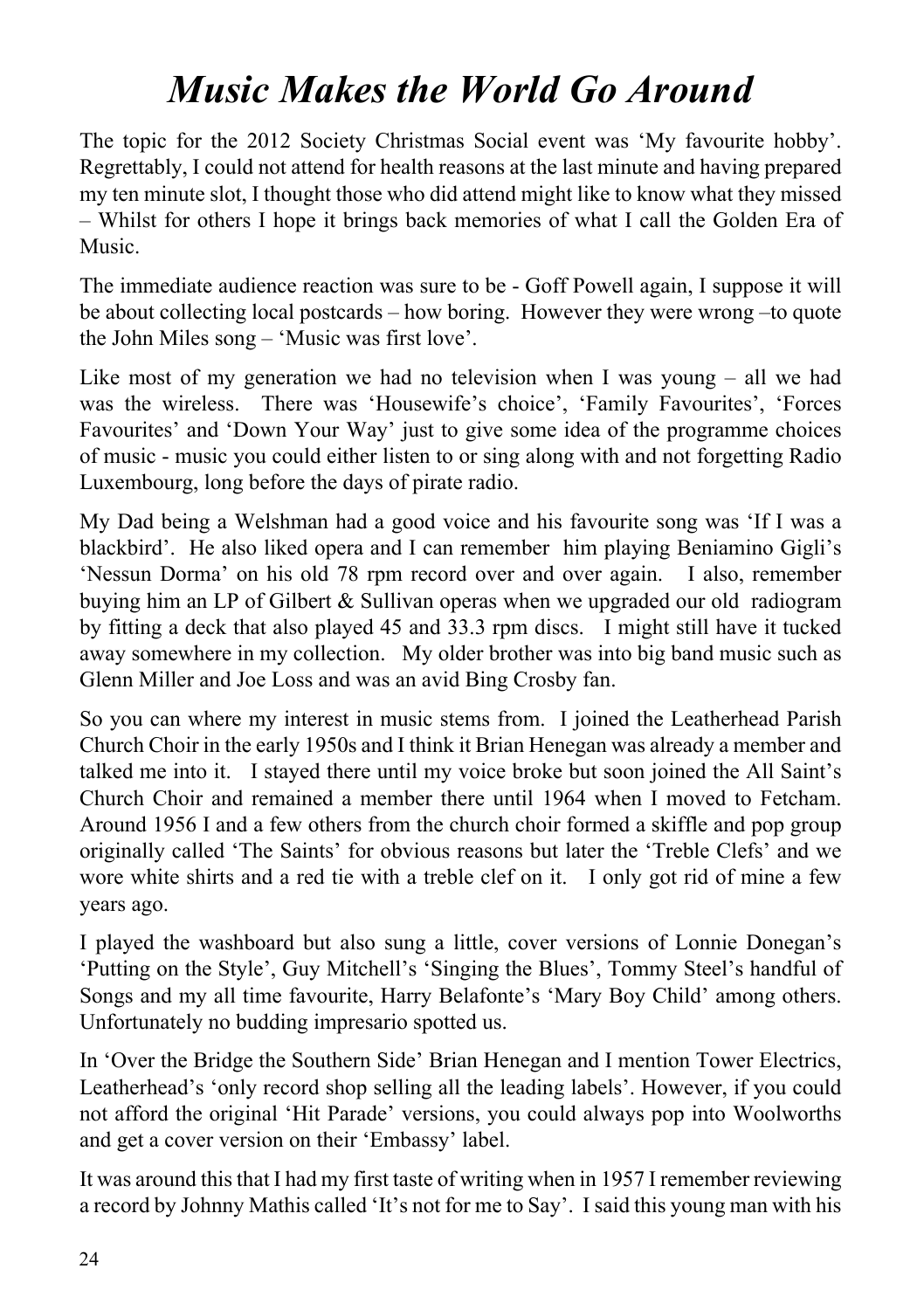

*Tower Electrics, in North Street - On the left is Mr. Lou Hawkins with Mr. Bert Swetman Telstar by Bud Ashton Cover version of the No: 1 hit by the Tornados* 

unique vocal talent will be around for many years and he is still entertaining audiences to this day.

So what's this got to do with being my favourite hobby 'Music makes the world go around' - so why not collect it.

I still have my first 78 record 'Don't Laugh at Me ('cause I'm a fool') by Norman Wisdom' ,first 45 'Battle of New Orleans' by Lonnie Donegan, my first EP 'Here in my heart' by Al Martino – my first LP 'Music, Music, Music' by Teresa Brewer.

However, my rarest 45 Elvis Presley singing Paralyzed on the mauve HMV Label – is very collectable –My son David has it, he is no fool. – It is worth about £50.

I mainly collect music from the 1950's and 1960's. Many years ago I decided to collect every recording that entered the British top 20 from November 1952 to December 1959, be it either on a 78 rpm – 45 rpm – 33.3 rpm – tape or even CD. I visited Record Fairs - Vintage Record shops and Car Boot Sales to reach my goal - I succeeded - 1,110 recordings in total.

I then decided to do the same for the top 30 entries from January 1960 until December 1969 – 2,030 recordings this time. For over two years I wanted just one recoding to complete my task – a very scarce record called 'Tease Me' / Ooh La La by Keith Kelly (No 27 in the hit parade) - I finally found one on E-bay – I'm not telling you the price – My wife might find out.

Just when the Audience thought – great no postcards – oh yes there is!!!

I had intended to finish by revealing singers and musicians from that era, and ask the audience to name them if they could.

*Goff Powell*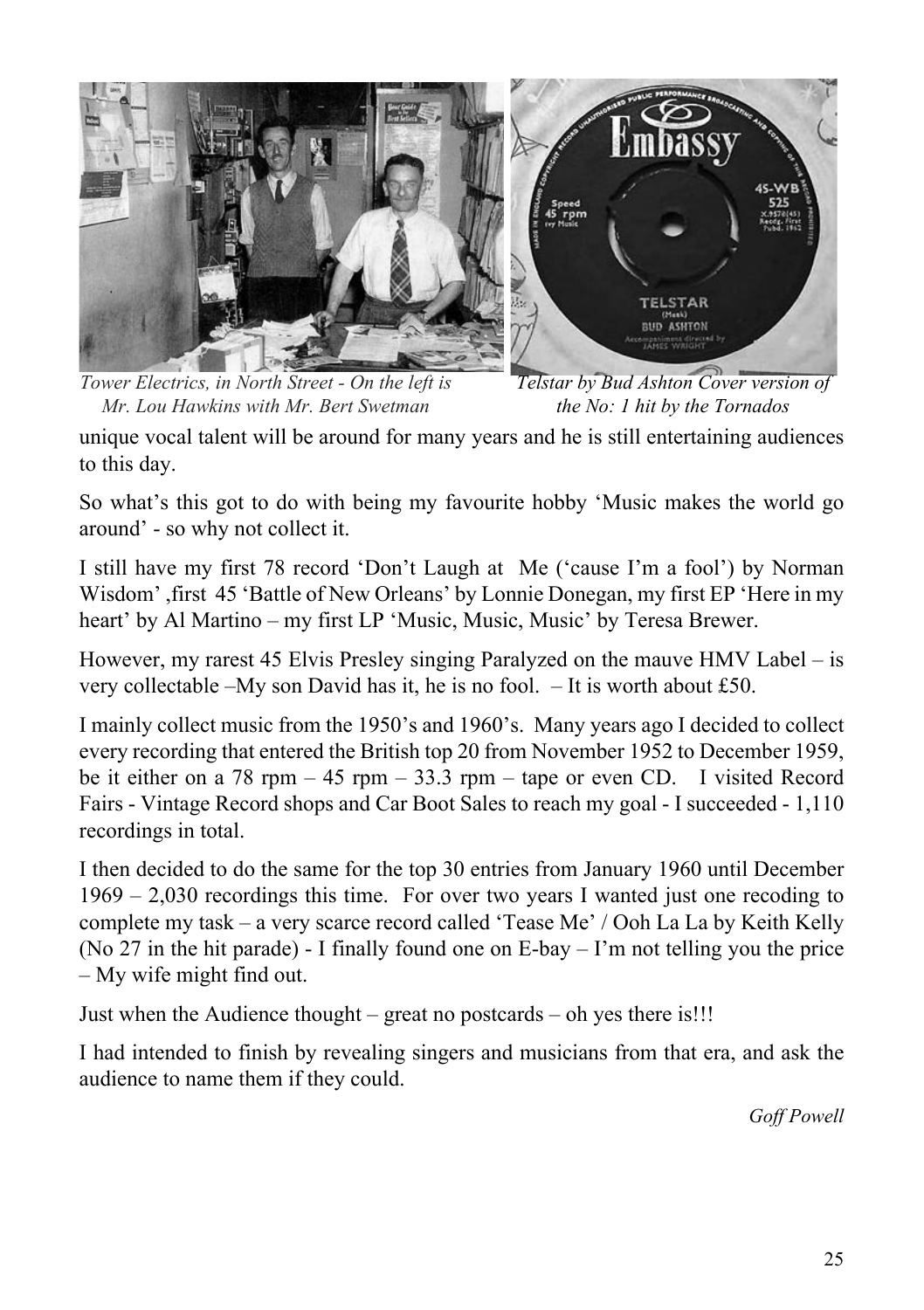### *The Frank Benger Trophy*

The Frank Benger Trophy is awarded to the individual who, in the opinion of the Leatherhead & District Countryside Protection Society has made outstanding contributions to the preservation and maintenance of buildings and our environment. It is a prestigious award and was created with funds given in tribute to Frank Berenger Benger FSA who died in 1985. Frank Benger was a prime mover in both the Leatherhead History Society and the LDCPS for whom he contributed much research and effort in the preservation of buildings (for example: Sweech House and Bull Hill Cottage) and the championing of the Metropolitan Green Belt.

The first recipient of the Trophy was Stephen Fortescue to acknowledge his efforts to fulfil the objects of the Society. Amongst others who received the Trophy was Professor Paul Krause, for his sterling efforts with the Mole Valley Volunteers and Mary Mackinnon, who served on both the Surrey County Council and Mole Valley Council and was outspoken on any matters affecting our district. More recent holders are Colin Langley



*Mary Mackinnon with the Trophy*

- principally for his work on planning matters and the huge task he undertook with the Leatherhead Tomorrow report and Michael Easun who has put great effort in supporting youth facilities in Bookham, the renovation of Little Bookham Hall and Ashtead Peace Memorial Hall. He is also our voice on the Council fo the Preservation of Rural England and the Surrey Wildlife Consultative committee for Norbury Park

*Ed Tims*

*Make sure you visit the History Society Website www.letherheadlocalhistory.org.uk*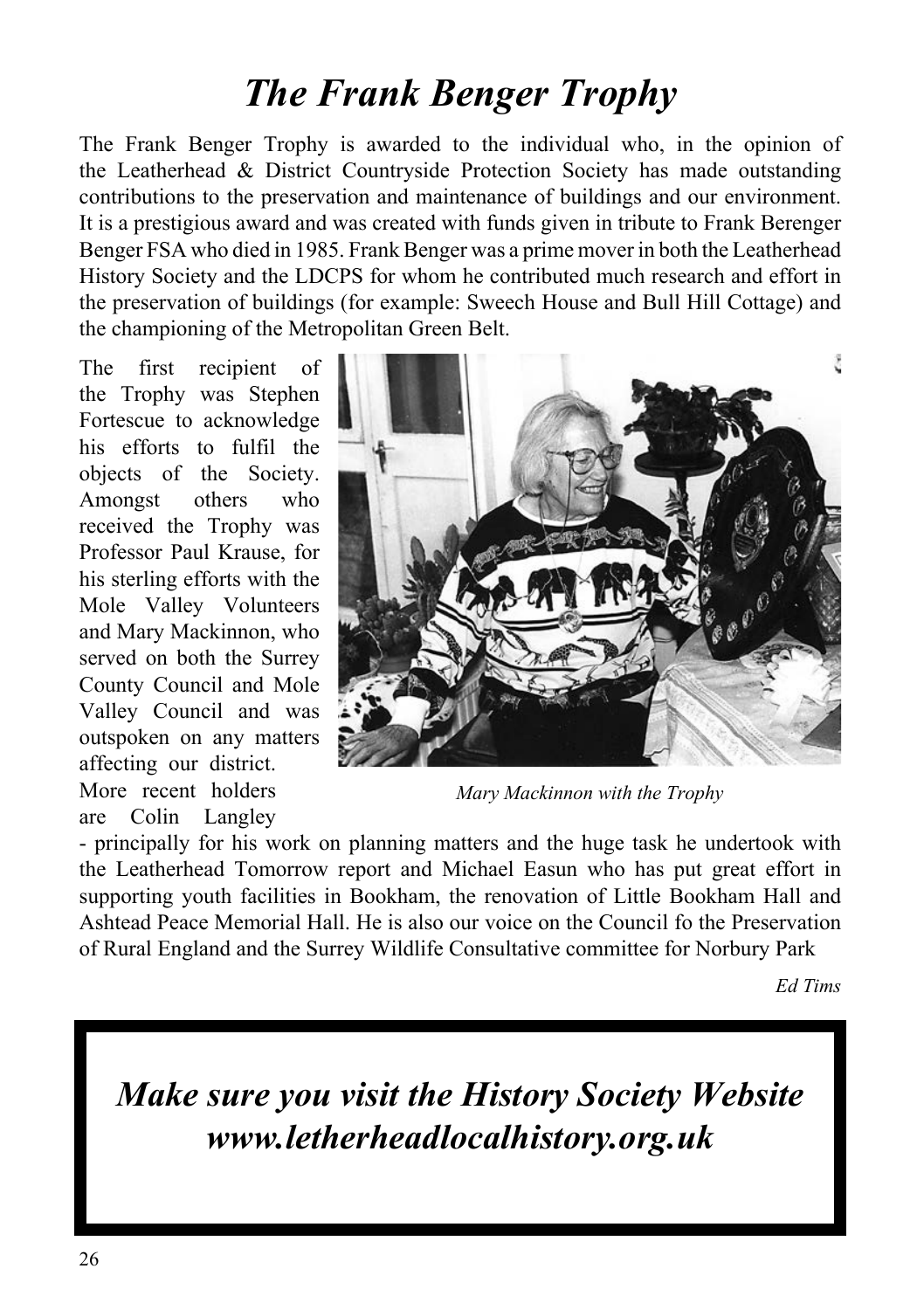### *News from the Friends of Leatherhead Museum*

The exciting news is that an outing to Chertsey Museum has been arranged for all Friends and History Society members on Friday 22nd March. The Curator Emma Warren has kindly offered to meet us at 10.30am in their education room for coffee after which she will talk to us about the museum. We will then go out for some lunch at a nearby pub/cafe till 1.00pm. In the afternoon Emma has offered to guide us around the museum (those who prefer can look around at their leisure). Some of you may be also be interested in the ruins of Chertsey Abbey which are just over the road from the museum. I hope that lots of you will come along as it sounds really interesting. There is street parking or a town car park close by. For further information or to let me know you are coming (important) or want a lift or can offer a lift phone Julia Lack 01372 386050

Leatherhead Museum closed for the winter on Saturday 7th December and on Monday 17th December the Friends hosted a party in Room G6 at the Leatherhead Institute to thank all the stewards and helpers for their loyal support during the 2012 season. It was a very jolly occasion with tasty food, thanks to the committee, wine of course, and a quiz to keep everyone on their toes. Brian Hennegan gave a very lively speech of thanks, which, via this newsletter, we extend to every steward or helper who was not able to attend the party. Alan Pooley also emphasised how important the stewards are in facilitating public access to our museum.

During the autumn we had a lively visit to the museum from the  $1<sup>st</sup>$  Leatherhead Cubs who were working for their Local Knowledge Badge. Some went out and about exploring the locality for indications of its history whilst the rest worked inside the museum. Thanks to all those helpers who enabled this visit to run smoothly

For the first time we had an outreach visit to Year 1 at St Michael's Infant School in Mickleham. They were exploring homes long ago, so they were fascinated by our artefacts such as the washing dolly and washboard, the iron saucepans, kettle, and smoothing irons. The children enjoyed dressing up, writing on slates and beating a small rug with a carpet beater. These 5/6 year olds responded very intelligently to being asked to make comparisons with the way things were done in their own homes.

The museum opens again on Thursday  $4<sup>th</sup>$  April 2013. During March there will be some Steward Briefing sessions. May we encourage all stewards to attend these as they are very important occasions through which we can inform every one of any changes, as well as refreshing everyone's memories about day to day procedures. It's also a great opportunity to meet fellow stewards.

The Friends' AGM is on Friday April  $26<sup>th</sup>$  at the Institute and the agenda is enclosed with this newsletter.

*Julia Lack*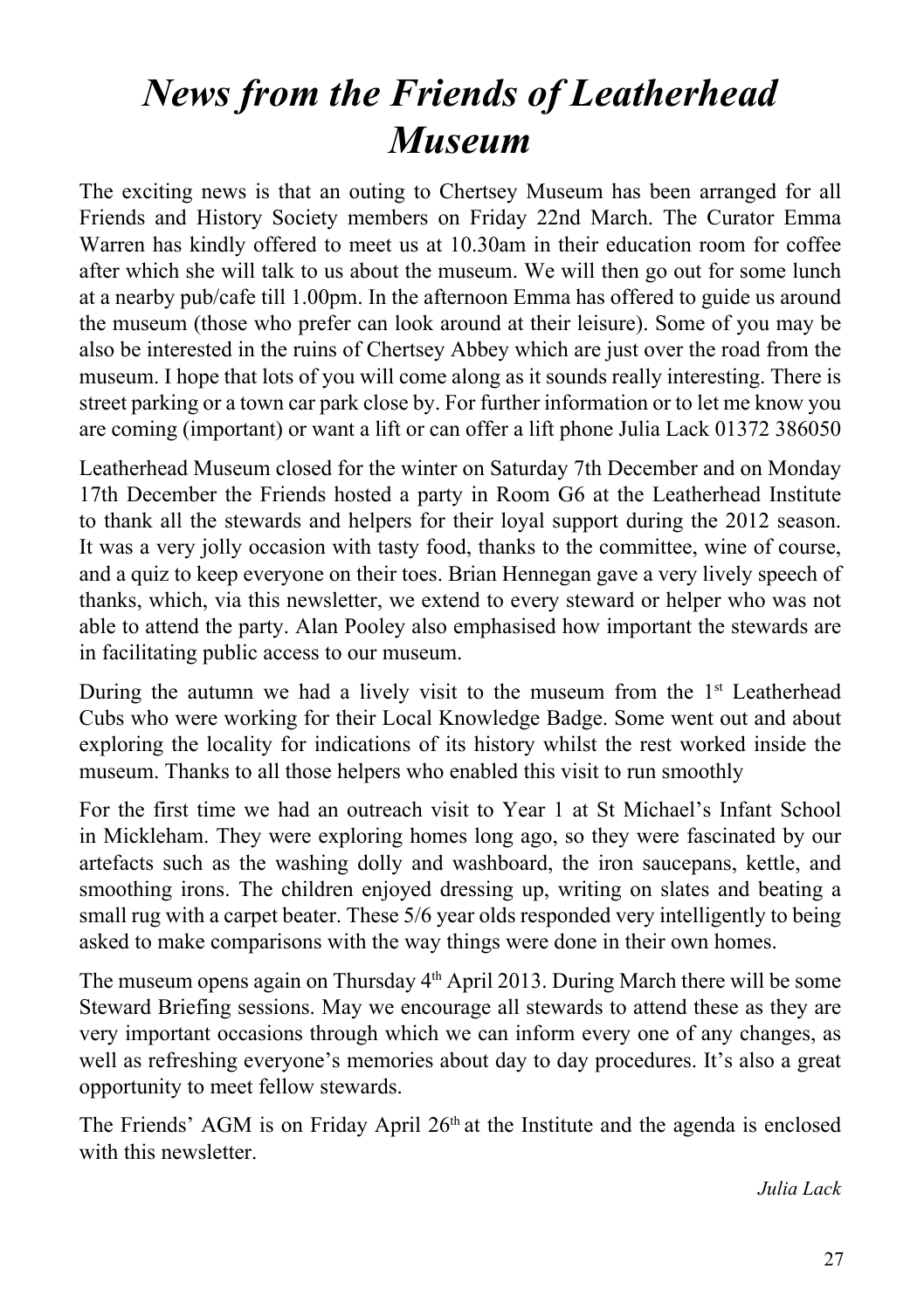### *Meredith Worsfold 1922 – 2012*

'Merry' died in October last year at the age of 90 after a short illness. He was a much loved father grandfather and latterly a great grandfather. He lived most of his life in Ashtead and had an extensive knowledge of local history, resulting in two publications. As a long standing member of our Society he maintained his links with the museum and interests in its activities.



He was born in 1922 in Woodfield Lane, Ashtead moving to the Street and then to Rectory Lane where his father had set up a building construction business. He joined the RAF in WW2 and served in a bomber base in East Anglia, later being transferred to India servicing Hurricanes and Dakotas. In 1979 he went back to Rectory Lane where he lived for the rest of his life. Merry Worsfold was a life long member of the Leatherhead Methodist Church holding the church archives and amongst all his other activities being a member of the church choir and the Leatherhead Choral Society. His monologues about the hobbies and inventions of his grandfather had us ' helpless with laughter ' and were much in demand at social events.



He was a keen supporter of charities and celebrated his 80th birthday by doing a bungee jump, stopping short of doing a tandem sky dive! He also raised money for charities by demonstrating his skills at making jigsaws, selling his first jigsaw at a Leatherhead Carnival in 1982. He loved telling children about jigsaws and demonstrated his skills at our craft days for children at the museum, making sure little fingers were kept well away from the saws! He recently assembled the world's most complex commercially produced jigsaw of 9000 pieces taking 13 months to complete it.

Merry's first booklet 'Ashtead, The Street in the 1920s' was published in 1998 and is 'a nostalgic look back to the scenes, buildings and people in the days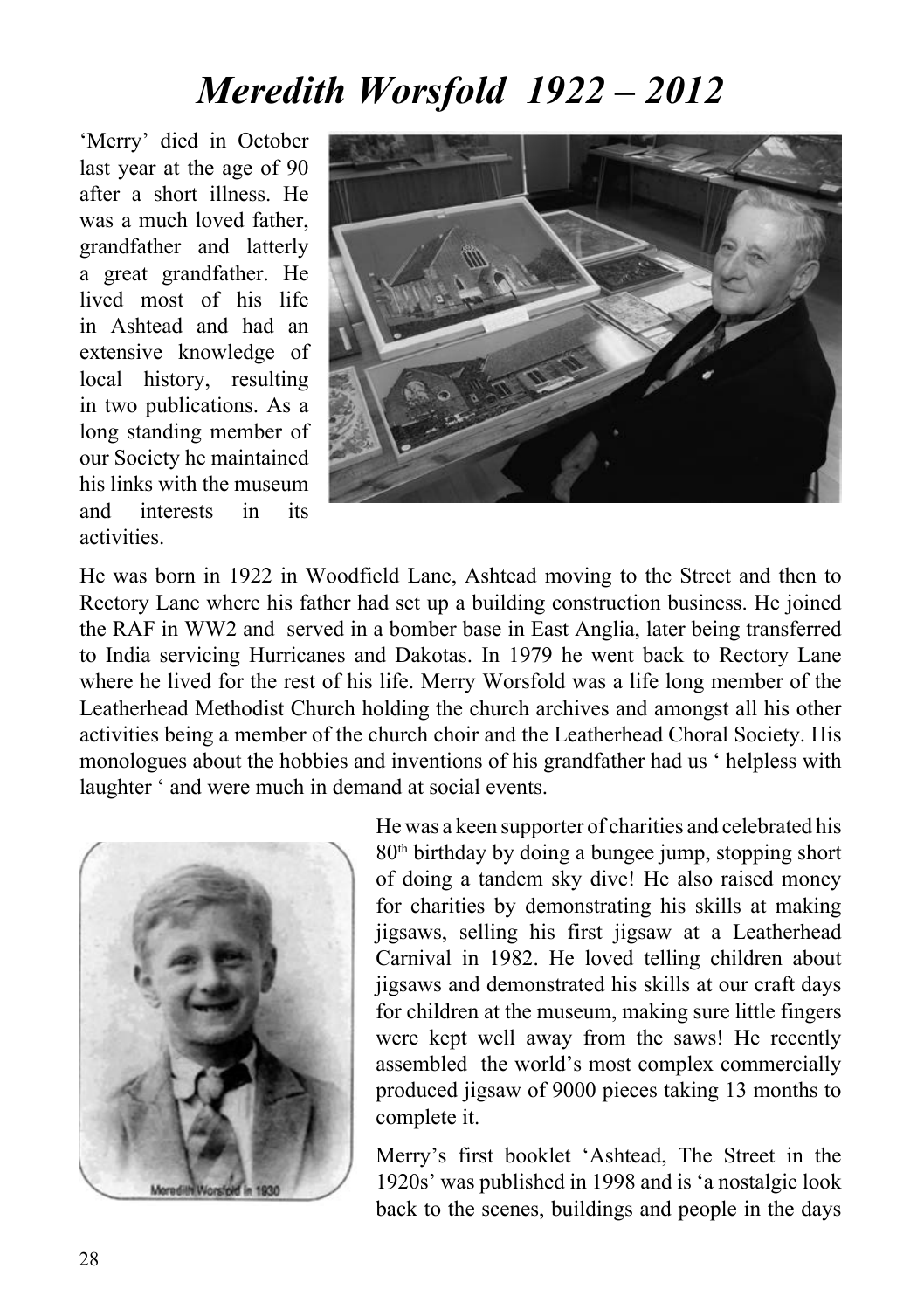of my childhood'. The second booklet 'Meredith's Memories' was published in 2009 in association with the Ashtead and Leatherhead Local magazine and its publisher Zen George. It is a compilation of anecdotes, 'meanderings', reminiscences with descriptions of people which included singing under the baton of Ralph Vaughan Williams who banned applause during the singing of St Matthew' Passion.

Meredith Worsfold will be remembered for his many gifts and talents but perhaps most of all for being a 'perfect gentleman' with a twinkle in his eye.

*Dr Fred Meynen*

## *Get Involved with a Reinvigorated Historic Buildings Trust in Surrey*

**Surrey Historic Buildings Trust** is looking for passionate, committed and dedicated people to appoint to Trustee positions and to help in the general running of the Trust in developing its aims into the future.

The aim of Surrey Historic Buildings Trust is to help conserve the historic architectural heritage of Surrey for the benefit of future generations, by purchasing, repairing and selling buildings, raising awareness of historic building issues, offering grants and providing advice to owners or other trusts or like-minded organisations. Recently SHBT has been restructured to help achieve these aims.

SHRT was formed in 1980 and is a company limited by guarantee and a registered charitable trust managed by a board of Trustees. Our Trustees are responsible for the good governance of the charity. This is a voluntary role and we are very grateful for all



*Abbots Hospital, Guildford – Repairs funded in part with a Surrey Historic Buildings Trust grant*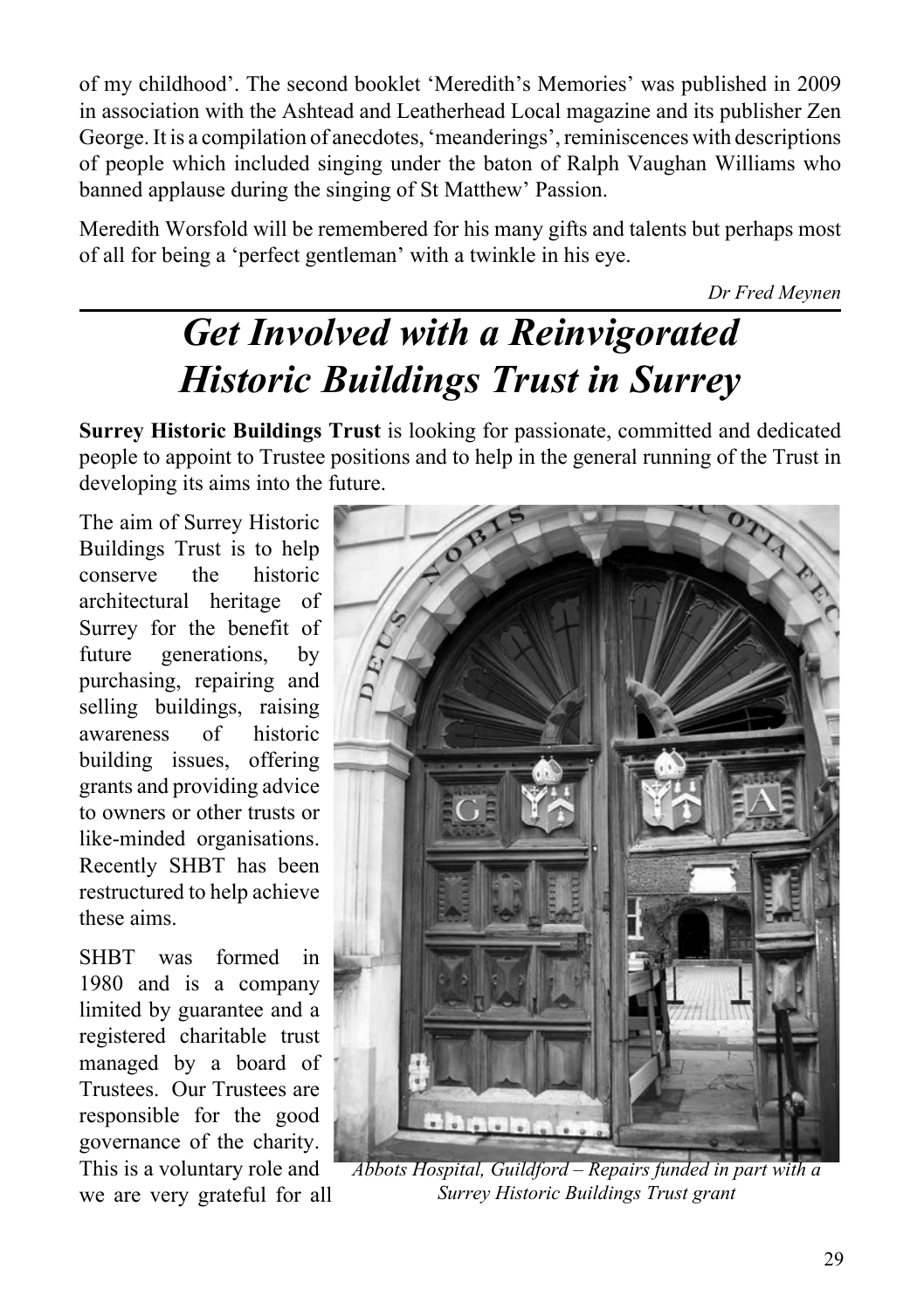the work our Trustees do to help the charity achieve its objectives.

The Trust aims to use its funds to identify and invest in projects to conserve and improve the historic environment in Surrey into the future. It is looking for people with the appropriate skills to govern the Trust and volunteers to help with the general organising of events and management of projects. Trustees are expected to take a lead role in the management and governance of the Trust. There are also opportunities for people to volunteer and sit on one or more panels within the Trust which will manage various projects relating to the historic environment of Surrey.

The SHBT is looking to appoint new Trustees by the beginning of March 2013. Deadlines for applications is 4 February 2013.

Please contact us if you have an interest in the historic environment of Surrey and feel you could contribute to our work in the one or more of the areas listed below.

Administration Financial Management Buildings (Technical) Events Fund Raising Strategy Public Relations **Projects** Without Portfolio

If you are interested in becoming involved with the Trust, further information on volunteering, including Trustee role profiles, are available from our temporary website http://4culture.weebly.com/surrey-historic-buildings-trust.html. If you wish to be involved with the work of the Trust but do not wish to be a Trustee, then please contact Angela Fraser, Chairman, SHBT at angela.fraser@surreycc.gov.uk or c/o County Hall, Penrhyn Road, Kingston upon Thames, Surrey, KT1 2DN.

### *Symposium Ashtead's Peace Memorial Hall*

L&DLHS Presentation at the Surrey Archaeological Society's Local History Symposium on Saturday 10th November 2012 at Ashtead's Peace Memorial Hall.

The object of our history society's display was to illustrate the considerable number of local watercolour paintings by John & Edward Hassell dated circa 1822 -23, both father and son painted in watercolour and other mediums, pictures of private houses and other local buildings, churches and church interiors, indirectly recording for posterity properties in several parishes of Ashtead, Bookham, Fetcham Leatherhead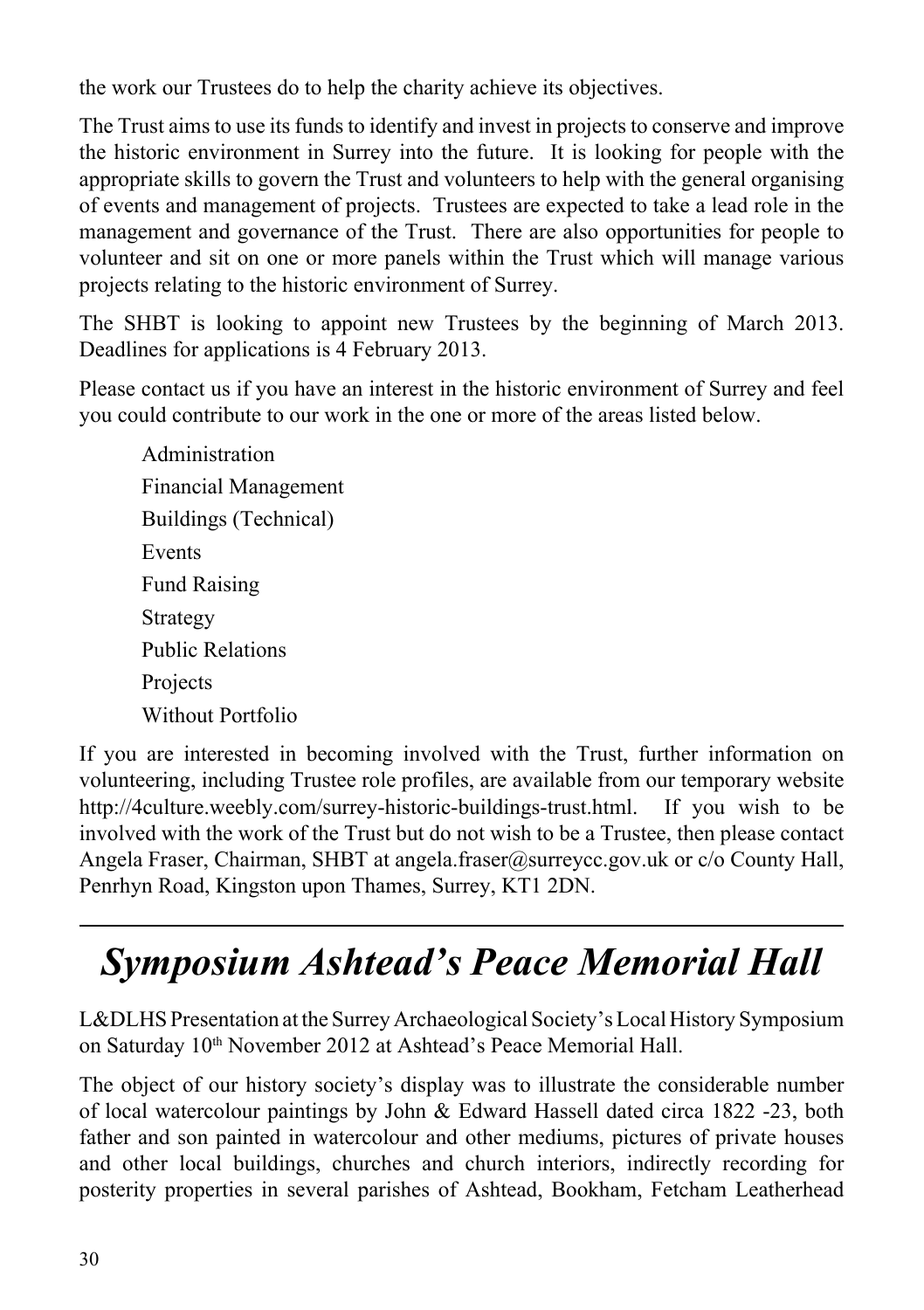

and Mickleham, as well as many other towns and villages in Surrey.

The majority of the original watercolours are held in the Barclay Collection at the Surrey History Centre at Woking.

I would like to acknowledge and thanks to the Surrey History Centre for permission to photograph and reproduce some of the many local works of John & Edward Hassell for our display.

*David Hartley*

### **Profile Publications**

Some of you who frequent book fairs or eBay, or at any time have been interested in military aircraft, cars, warships or tanks may have come across the usually excellent booklets produced by **Profile Publications**. They may be of interest locally as listings of their publications in the mid 1960s give their address as PO Box 26, 1a North Street Leatherhead. Later, in the 1970s, they operated from Great Bookham and from Windsor, Berkshire. Their output is is now much available on eBay.

If you have information about **Profile Publications**, especially their time in Leatherhead (or was it just an accommodation address?), please let me know.

*Frank Haslam 01372 379341*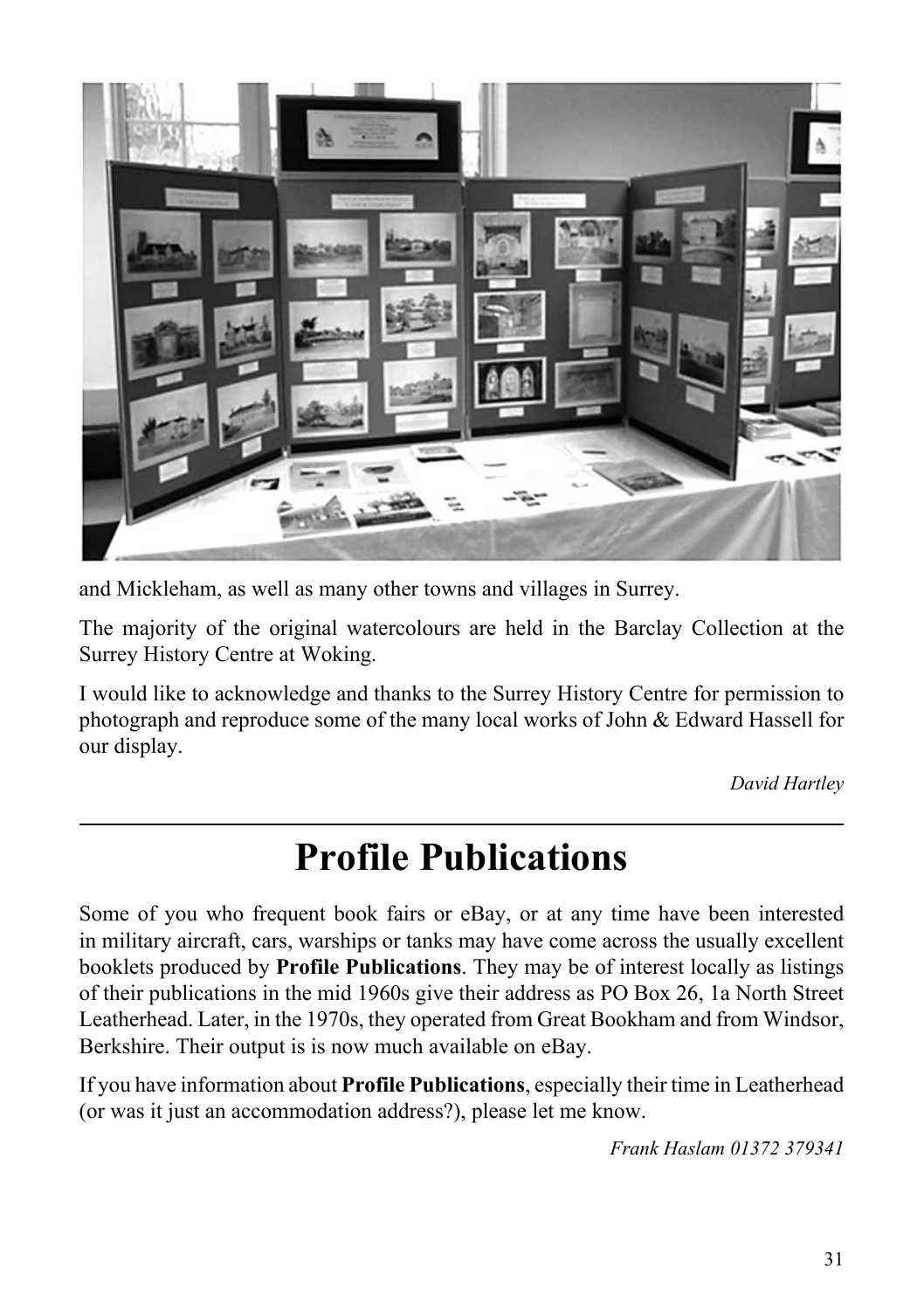### *Friends of the Leatherhead Museum*

The Friends have organised a visit to **Chertsey Museum** on **Friday 22nd March** to which everyone is welcome**.**

Chertsey Museum publicises itself as a 'small museum with big ideas' and 'outstanding archeology', 'wonderful costume' and a host of other plaudits. Robin Christian who went to have a look on our behalf was very impressed with the whole museum.

We are expected for coffee at 10.30 after which Emma Warren, the curator, will talk to us about the museum. Following lunch at a nearbye pub/cafe Emma will give us a guided tour (or people can do their own thing if they prefer). As an optional part of the visit the ruins of Chertsey Abbey are only just over the road.

I hope lots of you will join us on this expedition. Please phone Julia Lack on 01372 386050 to say you are coming or for more information. There is parking on the street and in the nearby town car park. Disabled access and a lift to all 3 floors.

*Julia Lack*

### **Lecture Programme**

Lectures are held on the third Friday of the month in the Abraham Dixon Hall of the Letherhead Institute, top of the High Street

Coffee 7.30 lecture 8.00pm admission £1. All are welcome

#### **15th February 2013 'The Bookhams in WW2' by Michael Anderson**

Michael will be describing the recent project of the Military History Group of the Bookham U3A which led to the publication of a book in September 2012.

#### **15th March AGM followed by a lecture 'History on Record' by Roy Mellick**

Roy is the Records Secretary of our History Society and will be giving an illustrated talk about the Society's archive and about the proposed Members Archive Website.

#### **19th April 2013 'Bygone Ashtead' by Goff Powell**

Goff is a local historian and author. He will dip into his extensive collection of old postcards from the 1900s to the 1960s, highlighting the many changes that have occurred in the once tranquil village of Ashtead.

#### **17th May 2013 ' Finch, the local Haulage Contractor' by Richard Finch and his sister Ann**

*Dr Fred Meynen Programme Secretary 01372 372930 fredmeynen@live.co.uk*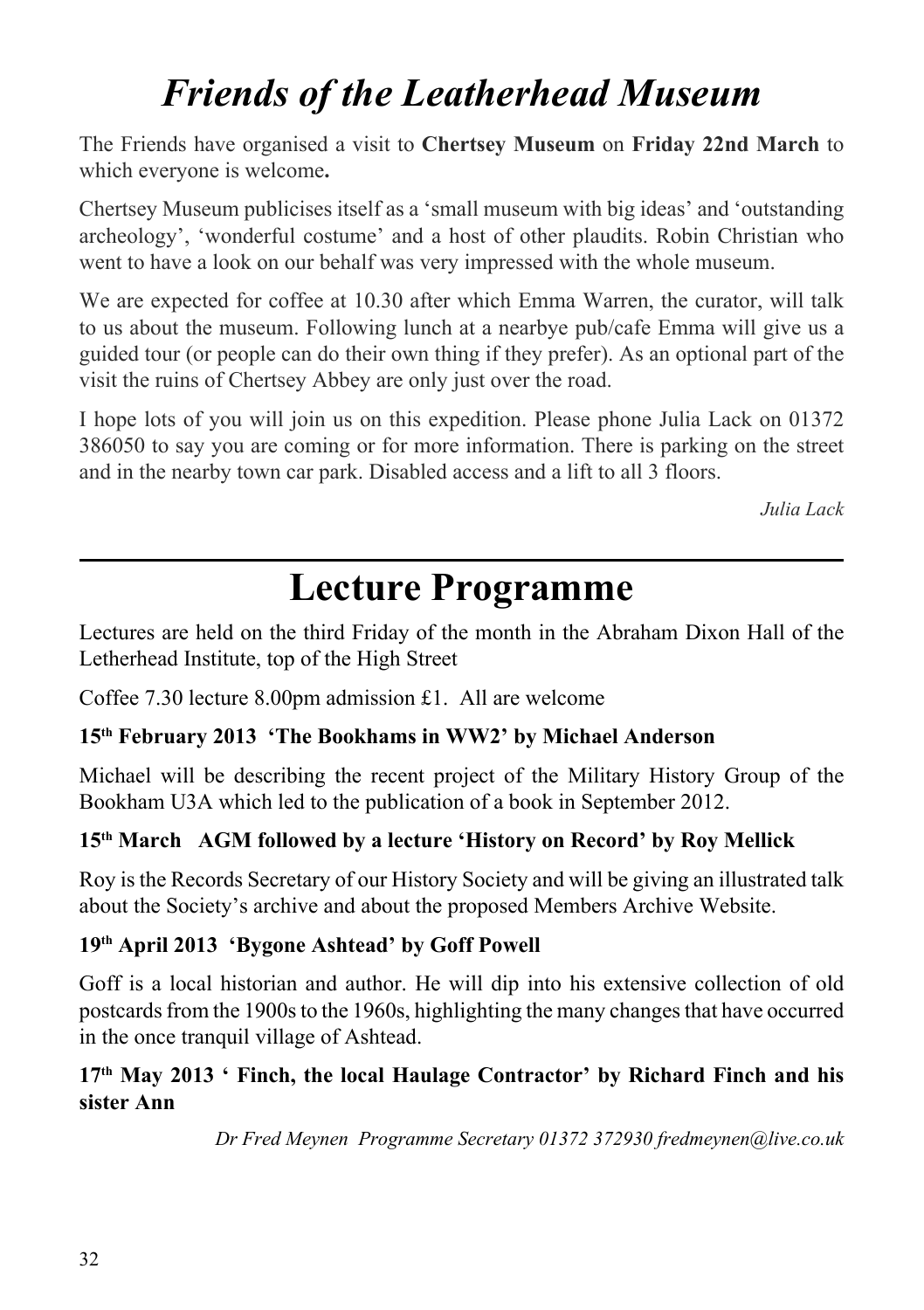Publicity Officer

| Natasha Bligh                              | 07981 578145 | natashabligh@hotmail.co.uk |
|--------------------------------------------|--------------|----------------------------|
| Friends of the Leatherhead Museum Chairman |              |                            |
| Julia Lack                                 | 01372 386050 | upper.mole@ntlworld.com    |
| Librarian (Letherhead Institute):          |              | Vacant                     |

The Library is open on Tuesdays, Thursdays and Fridays from 10.00am to 12.30pm. Exceptionally, arrangements may be made to use it at other times by applying to the Librarian.

Membership Secretary:

| David Wall                       | 01372 374773 | dandswall@btinternet.com   |  |
|----------------------------------|--------------|----------------------------|--|
| Records Secretary:               |              |                            |  |
| Roy Mellick                      | 01372 457839 | roy.mellick@btinternet.com |  |
| Sales Secretary:                 |              |                            |  |
| <b>Goff Powell</b>               | 01372 374923 | goff@goffpowell.plus.com   |  |
| Programmes & Lectures Secretary: |              |                            |  |
| Fred Meynen                      | 01372 372930 | fredmeynen@live.co.uk      |  |
| Newsletter Editor:               |              |                            |  |
| Martin Warwick                   | 01372 453717 | martin warwick@hotmail.com |  |
| Website Editor:                  |              |                            |  |
| Frank Haslam                     | 01372 379341 | frank.haslam@gmail.com     |  |
| Committee Members:               |              |                            |  |
| Doug Hollingsworth, Linda Heath  |              |                            |  |
| Archival Material                |              |                            |  |

The Society has some archival material, documents, illustrations and maps which may be accessed through the following members:

| Ashtead                      | Jack Willis |
|------------------------------|-------------|
| Bookham                      | Roy Mellick |
| <b>Fetcham Documents</b>     | Alan Pooley |
| Fetcham Photographs and Maps | Ed Tims     |
| <b>Leatherhead Documents</b> | Vacant      |
| Leatherhead Photographs      | Linda Heath |
| Leatherhead Maps             | Alan Pooley |
|                              |             |

Historical Enquiry Service

Coordinator Vacant

The Service offers to seek answers to questions about the history of Leatherhead, Ashtead, Bookham and Fetcham submitted via the Museum